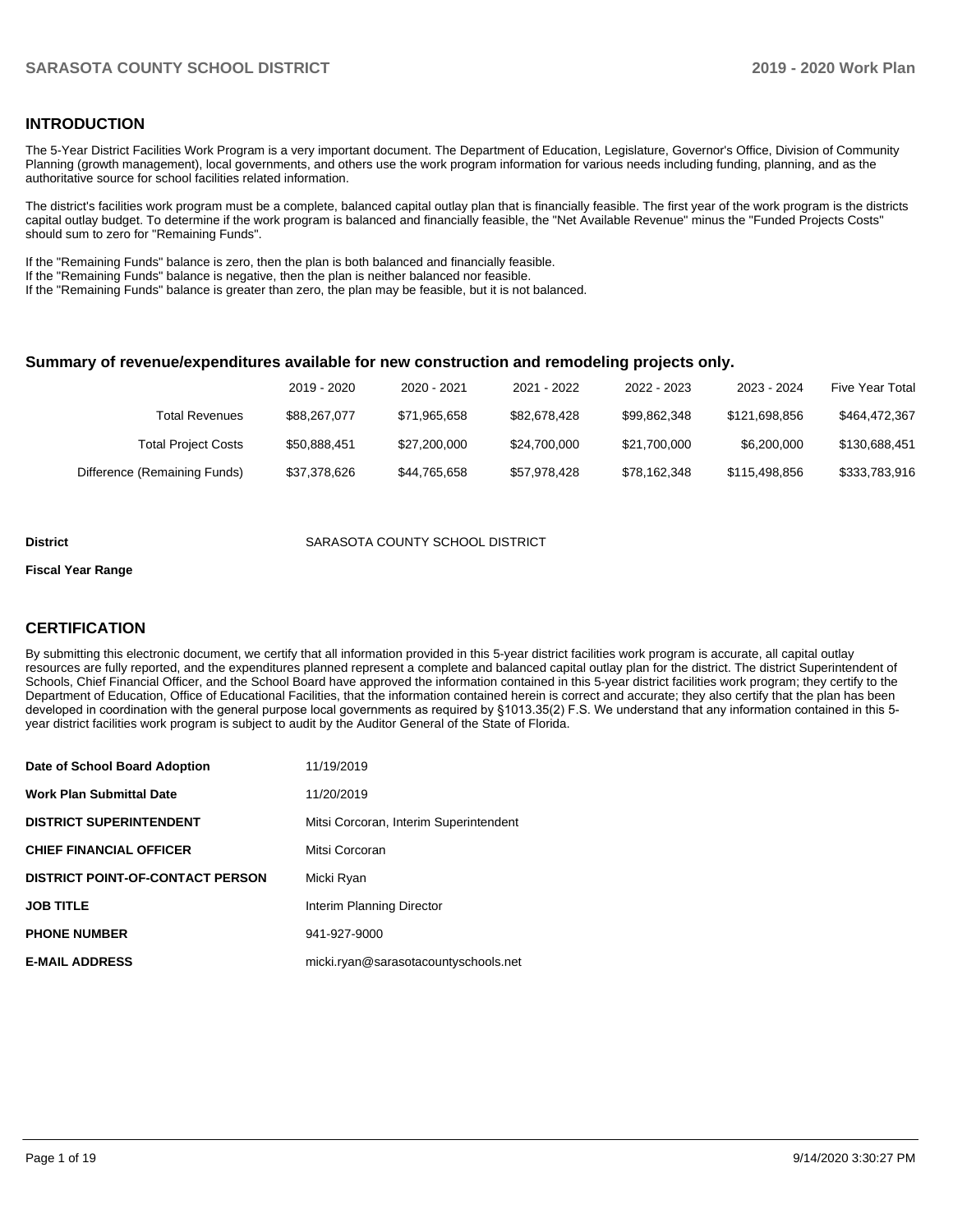# **Expenditures**

### **Expenditure for Maintenance, Repair and Renovation from 1.50-Mills and PECO**

Annually, prior to the adoption of the district school budget, each school board must prepare a tentative district facilities work program that includes a schedule of major repair and renovation projects necessary to maintain the educational and ancillary facilities of the district.

| Item                                                                                                                                                                                                                                                                                                                                                                                                                                                                                                                                                                                                                                                                                                                                                                                                                                                                                                                                                                                                                                                                                                                                                | 2019 - 2020<br><b>Actual Budget</b> | 2020 - 2021<br>Projected | 2021 - 2022<br>Projected | 2022 - 2023<br>Projected | 2023 - 2024<br>Projected | Total        |
|-----------------------------------------------------------------------------------------------------------------------------------------------------------------------------------------------------------------------------------------------------------------------------------------------------------------------------------------------------------------------------------------------------------------------------------------------------------------------------------------------------------------------------------------------------------------------------------------------------------------------------------------------------------------------------------------------------------------------------------------------------------------------------------------------------------------------------------------------------------------------------------------------------------------------------------------------------------------------------------------------------------------------------------------------------------------------------------------------------------------------------------------------------|-------------------------------------|--------------------------|--------------------------|--------------------------|--------------------------|--------------|
| <b>HVAC</b>                                                                                                                                                                                                                                                                                                                                                                                                                                                                                                                                                                                                                                                                                                                                                                                                                                                                                                                                                                                                                                                                                                                                         | \$1,282,762                         | \$1,000,000              | \$1,000,000              | \$1,000,000              | \$1,000,000              | \$5,282,762  |
| 17TH STREET BUS DEPOT, ADMINISTRATION & INSTRUCTIONAL TV(ITV), ADULT & COMMUNITY EDUCATION, ALTA VISTA<br>Locations:<br>ELEMENTARY, ASHTON ELEMENTARY, ATWATER ELEMENTARY, BAY HAVEN SCHOOL OF BASICS PLUS, BOOKER MIDDLE,<br>BOOKER SENIOR HIGH, BRENTWOOD ELEMENTARY, BROOKSIDE MIDDLE, CONSTRUCTION AND FACILITIES DEPARTMENT,<br>CRANBERRY ELEMENTARY, EDUCATION SERVICES CENTER, EMMA E BOOKER ELEMENTARY, ENGLEWOOD ELEMENTARY,<br>FRUITVILLE ELEMENTARY, GARDEN ELEMENTARY, GLENALLEN ELEMENTARY, GOCIO ELEMENTARY, GULF GATE ELEMENTARY,<br>HERON CREEK MIDDLE, LAKEVIEW ELEMENTARY, LAMARQUE ELEMENTARY, LAUREL NOKOMIS SCHOOL, MCINTOSH MIDDLE,<br>NORTH PORT SENIOR HIGH, OAK PARK SCHOOL, PHILLIPPI SHORES ELEMENTARY, PINE VIEW SCHOOL, RIVERVIEW SENIOR<br>HIGH, SARASOTA MIDDLE, SARASOTA SENIOR HIGH, SOUTH COUNTY BUS DEPOT, SOUTHSIDE ELEMENTARY, SUNCOAST<br>POLYTECHNICAL HIGH SCHOOL, SUNCOAST TECHNICAL COLLEGE, TATUM RIDGE ELEMENTARY, TAYLOR RANCH ELEMENTARY,<br>TOLEDO BLADE ELEMENTARY, TRIAD, TUTTLE ELEMENTARY, VENICE ELEMENTARY, VENICE MIDDLE, VENICE SENIOR HIGH,<br>WILKINSON ELEMENTARY, WOODLAND MIDDLE SCHOOL |                                     |                          |                          |                          |                          |              |
| Flooring                                                                                                                                                                                                                                                                                                                                                                                                                                                                                                                                                                                                                                                                                                                                                                                                                                                                                                                                                                                                                                                                                                                                            | \$2.104.740                         | \$1,000,000              | \$1,000,000              | \$1,000,000              | \$1,000,000              | \$6,104,740  |
| Locations: 17TH STREET BUS DEPOT, ADMINISTRATION & INSTRUCTIONAL TV(ITV), ADULT & COMMUNITY EDUCATION, ALTA VISTA<br>ELEMENTARY, ASHTON ELEMENTARY, ATWATER ELEMENTARY, BAY HAVEN SCHOOL OF BASICS PLUS, BOOKER MIDDLE,<br>BOOKER SENIOR HIGH, BRENTWOOD ELEMENTARY, BROOKSIDE MIDDLE, CONSTRUCTION AND FACILITIES DEPARTMENT,<br>CRANBERRY ELEMENTARY, EDUCATION SERVICES CENTER, EMMA E BOOKER ELEMENTARY, ENGLEWOOD ELEMENTARY,<br>FRUITVILLE ELEMENTARY, GARDEN ELEMENTARY, GLENALLEN ELEMENTARY, GOCIO ELEMENTARY, GULF GATE ELEMENTARY,<br>HERON CREEK MIDDLE, LAKEVIEW ELEMENTARY, LAMARQUE ELEMENTARY, LAUREL NOKOMIS SCHOOL, MCINTOSH MIDDLE,<br>NORTH PORT SENIOR HIGH, OAK PARK SCHOOL, PHILLIPPI SHORES ELEMENTARY, PINE VIEW SCHOOL, RIVERVIEW SENIOR<br>HIGH, SARASOTA MIDDLE, SARASOTA SENIOR HIGH, SOUTH COUNTY BUS DEPOT, SOUTHSIDE ELEMENTARY, SUNCOAST<br>POLYTECHNICAL HIGH SCHOOL, SUNCOAST TECHNICAL COLLEGE, TATUM RIDGE ELEMENTARY, TAYLOR RANCH ELEMENTARY,<br>TOLEDO BLADE ELEMENTARY, TRIAD, TUTTLE ELEMENTARY, VENICE ELEMENTARY, VENICE MIDDLE, VENICE SENIOR HIGH,<br>WILKINSON ELEMENTARY, WOODLAND MIDDLE SCHOOL    |                                     |                          |                          |                          |                          |              |
| Roofing                                                                                                                                                                                                                                                                                                                                                                                                                                                                                                                                                                                                                                                                                                                                                                                                                                                                                                                                                                                                                                                                                                                                             | \$4.837.382                         | \$2.038.525              | \$2.038.524              | \$2.029.023              | \$2.019.996              | \$12.963.450 |
| 17TH STREET BUS DEPOT, ADMINISTRATION & INSTRUCTIONAL TV(ITV), ADULT & COMMUNITY EDUCATION, ALTA VISTA<br>Locations:<br>ELEMENTARY, ASHTON ELEMENTARY, ATWATER ELEMENTARY, BAY HAVEN SCHOOL OF BASICS PLUS, BOOKER MIDDLE,<br>BOOKER SENIOR HIGH, BRENTWOOD ELEMENTARY, BROOKSIDE MIDDLE, CONSTRUCTION AND FACILITIES DEPARTMENT,<br>CRANBERRY ELEMENTARY, EDUCATION SERVICES CENTER, EMMA E BOOKER ELEMENTARY, ENGLEWOOD ELEMENTARY,<br>FRUITVILLE ELEMENTARY, GARDEN ELEMENTARY, GLENALLEN ELEMENTARY, GOCIO ELEMENTARY, GULF GATE ELEMENTARY,<br>HERON CREEK MIDDLE, LAKEVIEW ELEMENTARY, LAMARQUE ELEMENTARY, LAUREL NOKOMIS SCHOOL, MCINTOSH MIDDLE,<br>NORTH PORT SENIOR HIGH, OAK PARK SCHOOL, PHILLIPPI SHORES ELEMENTARY, PINE VIEW SCHOOL, RIVERVIEW SENIOR<br>HIGH, SARASOTA MIDDLE, SARASOTA SENIOR HIGH, SOUTH COUNTY BUS DEPOT, SOUTHSIDE ELEMENTARY, SUNCOAST<br>POLYTECHNICAL HIGH SCHOOL, SUNCOAST TECHNICAL COLLEGE, TATUM RIDGE ELEMENTARY, TAYLOR RANCH ELEMENTARY,<br>TOLEDO BLADE ELEMENTARY, TRIAD, TUTTLE ELEMENTARY, VENICE ELEMENTARY, VENICE MIDDLE, VENICE SENIOR HIGH,<br>WILKINSON ELEMENTARY, WOODLAND MIDDLE SCHOOL |                                     |                          |                          |                          |                          |              |
| Safety to Life                                                                                                                                                                                                                                                                                                                                                                                                                                                                                                                                                                                                                                                                                                                                                                                                                                                                                                                                                                                                                                                                                                                                      | \$10,194,619                        | \$5,040,000              | \$4,840,000              | \$4,840,000              | \$4,840,000              | \$29,754,619 |
| 17TH STREET BUS DEPOT, ADMINISTRATION & INSTRUCTIONAL TV(ITV), ADULT & COMMUNITY EDUCATION, ALTA VISTA<br>Locations:<br>ELEMENTARY, ASHTON ELEMENTARY, ATWATER ELEMENTARY, BAY HAVEN SCHOOL OF BASICS PLUS, BOOKER MIDDLE,<br>BOOKER SENIOR HIGH, BRENTWOOD ELEMENTARY, BROOKSIDE MIDDLE, CONSTRUCTION AND FACILITIES DEPARTMENT,<br>CRANBERRY ELEMENTARY, EDUCATION SERVICES CENTER, EMMA E BOOKER ELEMENTARY, ENGLEWOOD ELEMENTARY,<br>FRUITVILLE ELEMENTARY, GARDEN ELEMENTARY, GLENALLEN ELEMENTARY, GOCIO ELEMENTARY, GULF GATE ELEMENTARY,<br>HERON CREEK MIDDLE, LAKEVIEW ELEMENTARY, LAMARQUE ELEMENTARY, LAUREL NOKOMIS SCHOOL, MCINTOSH MIDDLE,<br>NORTH PORT SENIOR HIGH, OAK PARK SCHOOL, PHILLIPPI SHORES ELEMENTARY, PINE VIEW SCHOOL, RIVERVIEW SENIOR<br>HIGH, SARASOTA MIDDLE, SARASOTA SENIOR HIGH, SOUTH COUNTY BUS DEPOT, SOUTHSIDE ELEMENTARY, SUNCOAST<br>POLYTECHNICAL HIGH SCHOOL, SUNCOAST TECHNICAL COLLEGE, TATUM RIDGE ELEMENTARY, TAYLOR RANCH ELEMENTARY,<br>TOLEDO BLADE ELEMENTARY, TRIAD, TUTTLE ELEMENTARY, VENICE ELEMENTARY, VENICE MIDDLE, VENICE SENIOR HIGH,<br>WILKINSON ELEMENTARY, WOODLAND MIDDLE SCHOOL |                                     |                          |                          |                          |                          |              |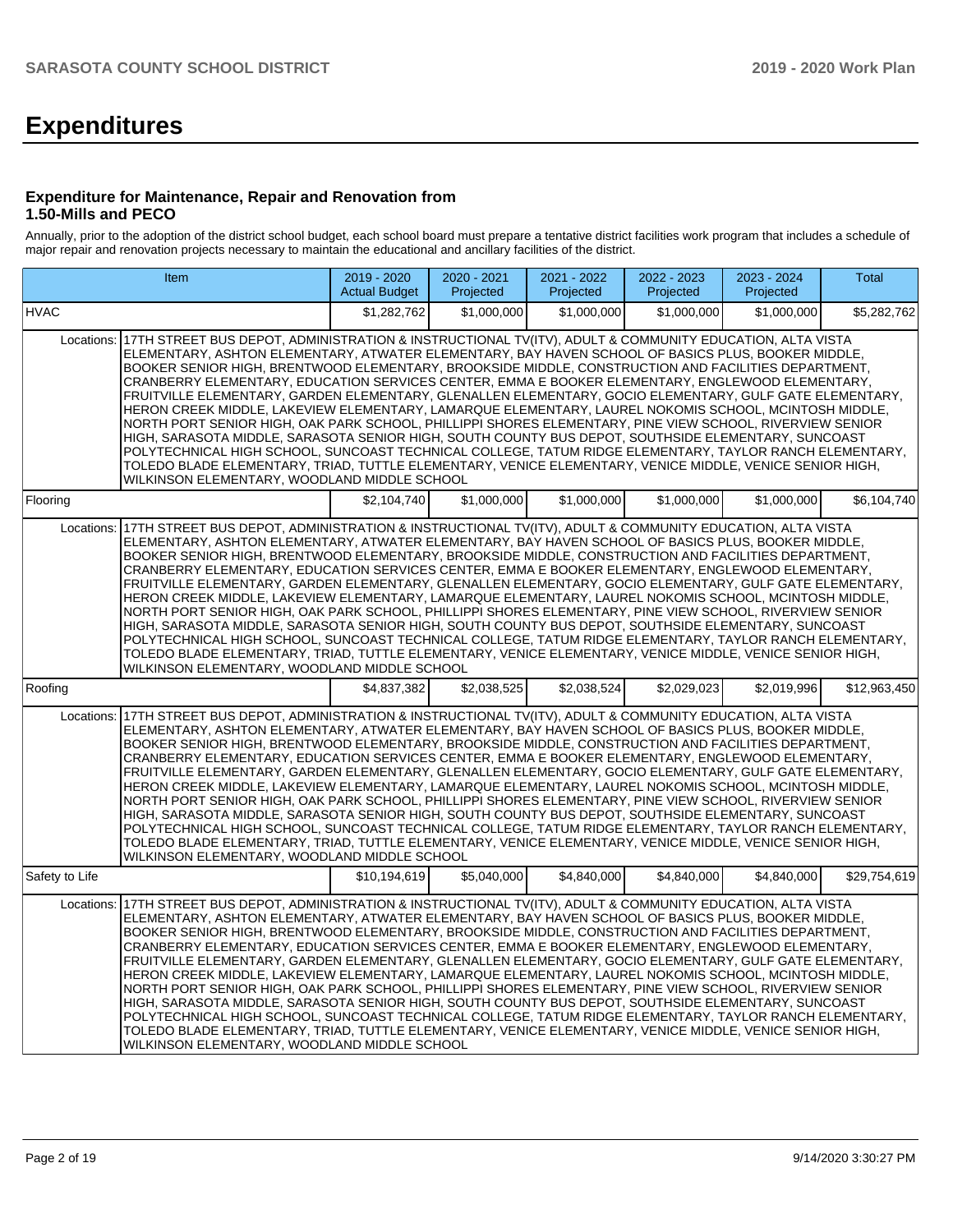| Fencing                          |                                                                                                                                                                                                                                                                                                                                                                                                                                                                                                                                                                                                                                                                                                                                                                                                                                                                                                                                                                                                                                                                                                                                                  | \$1,350,664  | \$0          | \$0          | \$0          | \$0          | \$1,350,664  |
|----------------------------------|--------------------------------------------------------------------------------------------------------------------------------------------------------------------------------------------------------------------------------------------------------------------------------------------------------------------------------------------------------------------------------------------------------------------------------------------------------------------------------------------------------------------------------------------------------------------------------------------------------------------------------------------------------------------------------------------------------------------------------------------------------------------------------------------------------------------------------------------------------------------------------------------------------------------------------------------------------------------------------------------------------------------------------------------------------------------------------------------------------------------------------------------------|--------------|--------------|--------------|--------------|--------------|--------------|
| Locations:                       | 17TH STREET BUS DEPOT, ADMINISTRATION & INSTRUCTIONAL TV(ITV), ADULT & COMMUNITY EDUCATION, ALTA VISTA<br>ELEMENTARY, ASHTON ELEMENTARY, ATWATER ELEMENTARY, BAY HAVEN SCHOOL OF BASICS PLUS, BOOKER MIDDLE,<br>BOOKER SENIOR HIGH, BRENTWOOD ELEMENTARY, BROOKSIDE MIDDLE, CONSTRUCTION AND FACILITIES DEPARTMENT,<br>CRANBERRY ELEMENTARY, EDUCATION SERVICES CENTER, EMMA E BOOKER ELEMENTARY, ENGLEWOOD ELEMENTARY,<br>FRUITVILLE ELEMENTARY, GARDEN ELEMENTARY, GLENALLEN ELEMENTARY, GOCIO ELEMENTARY, GULF GATE ELEMENTARY,<br>HERON CREEK MIDDLE, LAKEVIEW ELEMENTARY, LAMARQUE ELEMENTARY, LAUREL NOKOMIS SCHOOL, MCINTOSH MIDDLE,<br>NORTH PORT SENIOR HIGH, OAK PARK SCHOOL, PHILLIPPI SHORES ELEMENTARY, PINE VIEW SCHOOL, RIVERVIEW SENIOR<br>HIGH, SARASOTA MIDDLE, SARASOTA SENIOR HIGH, SOUTH COUNTY BUS DEPOT, SOUTHSIDE ELEMENTARY, SUNCOAST<br>POLYTECHNICAL HIGH SCHOOL, SUNCOAST TECHNICAL COLLEGE, TATUM RIDGE ELEMENTARY, TAYLOR RANCH ELEMENTARY,<br>TOLEDO BLADE ELEMENTARY, TRIAD, TUTTLE ELEMENTARY, VENICE ELEMENTARY, VENICE MIDDLE, VENICE SENIOR HIGH,<br>WILKINSON ELEMENTARY, WOODLAND MIDDLE SCHOOL            |              |              |              |              |              |              |
| Parking                          |                                                                                                                                                                                                                                                                                                                                                                                                                                                                                                                                                                                                                                                                                                                                                                                                                                                                                                                                                                                                                                                                                                                                                  | \$0          | \$0          | \$0          | \$0          | \$0          | \$0          |
|                                  | Locations: No Locations for this expenditure.                                                                                                                                                                                                                                                                                                                                                                                                                                                                                                                                                                                                                                                                                                                                                                                                                                                                                                                                                                                                                                                                                                    |              |              |              |              |              |              |
| Electrical                       |                                                                                                                                                                                                                                                                                                                                                                                                                                                                                                                                                                                                                                                                                                                                                                                                                                                                                                                                                                                                                                                                                                                                                  | \$0          | \$0          | \$0          | \$0          | \$0          | \$0          |
|                                  | Locations: No Locations for this expenditure.                                                                                                                                                                                                                                                                                                                                                                                                                                                                                                                                                                                                                                                                                                                                                                                                                                                                                                                                                                                                                                                                                                    |              |              |              |              |              |              |
| Fire Alarm                       |                                                                                                                                                                                                                                                                                                                                                                                                                                                                                                                                                                                                                                                                                                                                                                                                                                                                                                                                                                                                                                                                                                                                                  | \$183.084    | \$150,000    | \$150,000    | \$150,000    | \$150,000    | \$783,084    |
| Locations:                       | 17TH STREET BUS DEPOT, ADMINISTRATION & INSTRUCTIONAL TV(ITV), ADULT & COMMUNITY EDUCATION, ALTA VISTA<br>ELEMENTARY, ASHTON ELEMENTARY, ATWATER ELEMENTARY, BAY HAVEN SCHOOL OF BASICS PLUS, BOOKER MIDDLE,<br>BOOKER SENIOR HIGH, BRENTWOOD ELEMENTARY, BROOKSIDE MIDDLE, CONSTRUCTION AND FACILITIES DEPARTMENT,<br>CRANBERRY ELEMENTARY, EDUCATION SERVICES CENTER, EMMA E BOOKER ELEMENTARY, ENGLEWOOD ELEMENTARY,<br>FRUITVILLE ELEMENTARY, GARDEN ELEMENTARY, GLENALLEN ELEMENTARY, GOCIO ELEMENTARY, GULF GATE ELEMENTARY,<br>HERON CREEK MIDDLE, LAKEVIEW ELEMENTARY, LAMARQUE ELEMENTARY, LAUREL NOKOMIS SCHOOL, MCINTOSH MIDDLE,<br>NORTH PORT SENIOR HIGH, OAK PARK SCHOOL, PHILLIPPI SHORES ELEMENTARY, PINE VIEW SCHOOL, RIVERVIEW SENIOR<br>HIGH, SARASOTA MIDDLE, SARASOTA SENIOR HIGH, SOUTH COUNTY BUS DEPOT, SOUTHSIDE ELEMENTARY, SUNCOAST<br>POLYTECHNICAL HIGH SCHOOL, SUNCOAST TECHNICAL COLLEGE, TATUM RIDGE ELEMENTARY, TAYLOR RANCH ELEMENTARY,<br>TOLEDO BLADE ELEMENTARY, TRIAD, TUTTLE ELEMENTARY, VENICE ELEMENTARY, VENICE MIDDLE, VENICE SENIOR HIGH,<br>WILKINSON ELEMENTARY, WOODLAND MIDDLE SCHOOL            |              |              |              |              |              |              |
| Telephone/Intercom System        |                                                                                                                                                                                                                                                                                                                                                                                                                                                                                                                                                                                                                                                                                                                                                                                                                                                                                                                                                                                                                                                                                                                                                  | \$0          | \$0          | \$0          | \$0          | \$0          | \$0          |
|                                  | Locations: No Locations for this expenditure.                                                                                                                                                                                                                                                                                                                                                                                                                                                                                                                                                                                                                                                                                                                                                                                                                                                                                                                                                                                                                                                                                                    |              |              |              |              |              |              |
| <b>Closed Circuit Television</b> |                                                                                                                                                                                                                                                                                                                                                                                                                                                                                                                                                                                                                                                                                                                                                                                                                                                                                                                                                                                                                                                                                                                                                  | \$0          | \$0          | \$0          | \$0          | \$0          | \$0          |
|                                  | Locations: No Locations for this expenditure.                                                                                                                                                                                                                                                                                                                                                                                                                                                                                                                                                                                                                                                                                                                                                                                                                                                                                                                                                                                                                                                                                                    |              |              |              |              |              |              |
| Paint                            |                                                                                                                                                                                                                                                                                                                                                                                                                                                                                                                                                                                                                                                                                                                                                                                                                                                                                                                                                                                                                                                                                                                                                  | \$1,394,989  | \$1,265,000  | \$1,265,000  | \$1,265,000  | \$1,265,000  | \$6,454,989  |
|                                  | Locations: 17TH STREET BUS DEPOT, ADMINISTRATION & INSTRUCTIONAL TV(ITV), ADULT & COMMUNITY EDUCATION, ALTA VISTA<br>ELEMENTARY, ASHTON ELEMENTARY, ATWATER ELEMENTARY, BAY HAVEN SCHOOL OF BASICS PLUS, BOOKER MIDDLE,<br>BOOKER SENIOR HIGH, BRENTWOOD ELEMENTARY, BROOKSIDE MIDDLE, CONSTRUCTION AND FACILITIES DEPARTMENT,<br>CRANBERRY ELEMENTARY, EDUCATION SERVICES CENTER, EMMA E BOOKER ELEMENTARY, ENGLEWOOD ELEMENTARY,<br>FRUITVILLE ELEMENTARY, GARDEN ELEMENTARY, GLENALLEN ELEMENTARY, GOCIO ELEMENTARY, GULF GATE ELEMENTARY,<br>HERON CREEK MIDDLE. LAKEVIEW ELEMENTARY. LAMARQUE ELEMENTARY. LAUREL NOKOMIS SCHOOL. MCINTOSH MIDDLE.<br>NORTH PORT SENIOR HIGH. OAK PARK SCHOOL. PHILLIPPI SHORES ELEMENTARY. PINE VIEW SCHOOL. RIVERVIEW SENIOR<br>HIGH, SARASOTA MIDDLE, SARASOTA SENIOR HIGH, SOUTH COUNTY BUS DEPOT, SOUTHSIDE ELEMENTARY, SUNCOAST<br>POLYTECHNICAL HIGH SCHOOL, SUNCOAST TECHNICAL COLLEGE, TATUM RIDGE ELEMENTARY, TAYLOR RANCH ELEMENTARY,<br>TOLEDO BLADE ELEMENTARY, TRIAD, TUTTLE ELEMENTARY, VENICE ELEMENTARY, VENICE MIDDLE, VENICE SENIOR HIGH,<br>WILKINSON ELEMENTARY, WOODLAND MIDDLE SCHOOL |              |              |              |              |              |              |
| Maintenance/Repair               |                                                                                                                                                                                                                                                                                                                                                                                                                                                                                                                                                                                                                                                                                                                                                                                                                                                                                                                                                                                                                                                                                                                                                  | \$5,735,368  | \$1,700,000  | \$1,150,000  | \$1,100,000  | \$1,016,548  | \$10,701,916 |
| Locations:                       | 17TH STREET BUS DEPOT, ADMINISTRATION & INSTRUCTIONAL TV(ITV), ADULT & COMMUNITY EDUCATION, ALTA VISTA<br>ELEMENTARY, ASHTON ELEMENTARY, ATWATER ELEMENTARY, BAY HAVEN SCHOOL OF BASICS PLUS, BOOKER MIDDLE,<br>BOOKER SENIOR HIGH, BRENTWOOD ELEMENTARY, BROOKSIDE MIDDLE, CONSTRUCTION AND FACILITIES DEPARTMENT,<br>CRANBERRY ELEMENTARY, EDUCATION SERVICES CENTER, EMMA E BOOKER ELEMENTARY, ENGLEWOOD ELEMENTARY,<br>FRUITVILLE ELEMENTARY, GARDEN ELEMENTARY, GLENALLEN ELEMENTARY, GOCIO ELEMENTARY, GULF GATE ELEMENTARY,<br>HERON CREEK MIDDLE, LAKEVIEW ELEMENTARY, LAMARQUE ELEMENTARY, LAUREL NOKOMIS SCHOOL, MCINTOSH MIDDLE,<br>NORTH PORT SENIOR HIGH, OAK PARK SCHOOL, PHILLIPPI SHORES ELEMENTARY, PINE VIEW SCHOOL, RIVERVIEW SENIOR<br>HIGH, SARASOTA MIDDLE, SARASOTA SENIOR HIGH, SOUTH COUNTY BUS DEPOT, SOUTHSIDE ELEMENTARY, SUNCOAST<br>POLYTECHNICAL HIGH SCHOOL, SUNCOAST TECHNICAL COLLEGE, TATUM RIDGE ELEMENTARY, TAYLOR RANCH ELEMENTARY,<br>TOLEDO BLADE ELEMENTARY, TRIAD, TUTTLE ELEMENTARY, VENICE ELEMENTARY, VENICE MIDDLE, VENICE SENIOR HIGH,<br>WILKINSON ELEMENTARY, WOODLAND MIDDLE SCHOOL            |              |              |              |              |              |              |
|                                  | Sub Total:                                                                                                                                                                                                                                                                                                                                                                                                                                                                                                                                                                                                                                                                                                                                                                                                                                                                                                                                                                                                                                                                                                                                       | \$27,083,608 | \$12,193,525 | \$11,443,524 | \$11,384,023 | \$11,291,544 | \$73,396,224 |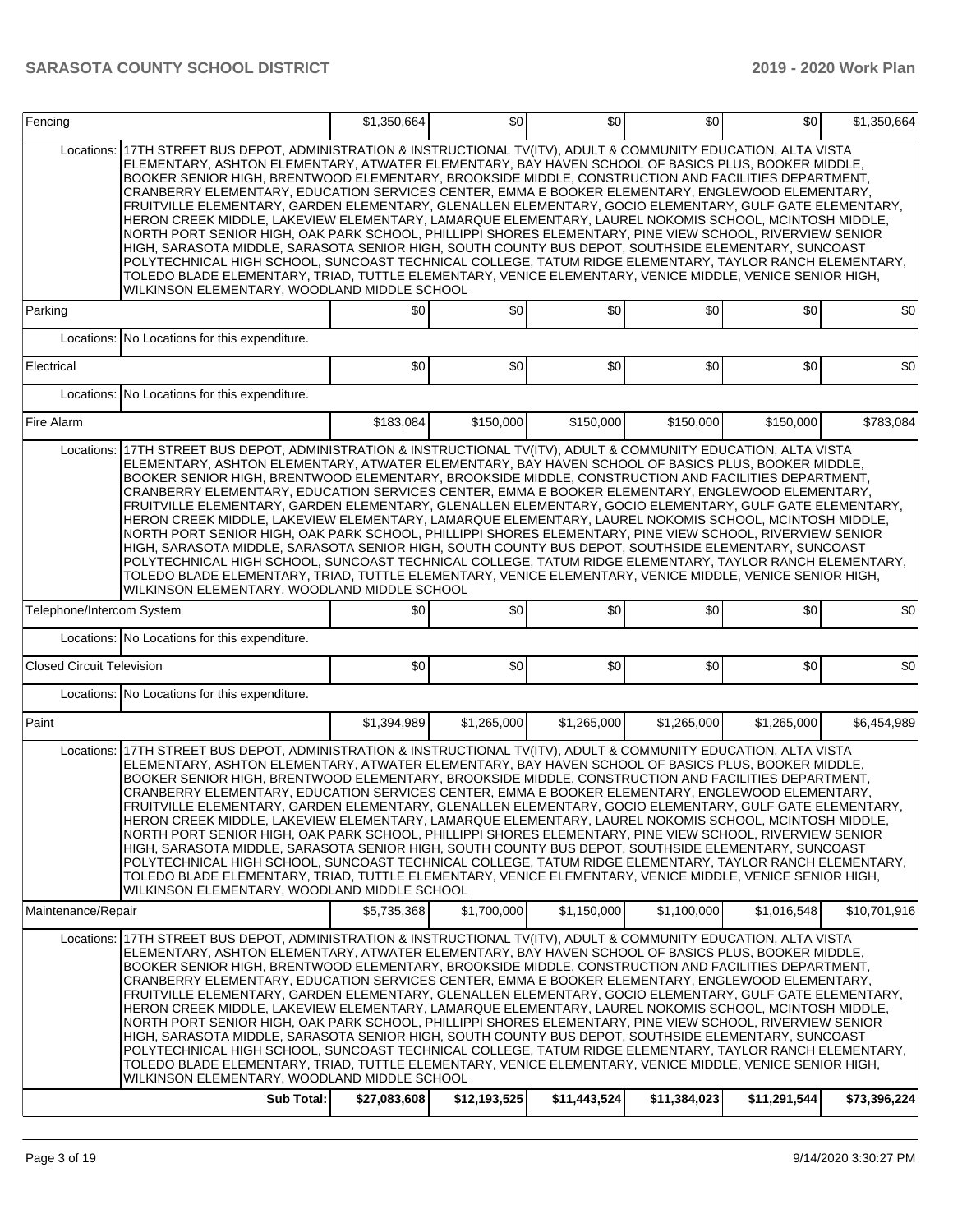| <b>PECO Maintenance Expenditures</b> | \$0          | ሶሳ<br>ა∪     | \$0          | ሶሳ<br>Φ∪     | ¢∩<br>Φ∪     | \$0          |
|--------------------------------------|--------------|--------------|--------------|--------------|--------------|--------------|
| l.50 Mill Sub Total: I               | \$32,641,243 | \$16,169,525 | \$15,719,524 | \$15,360,023 | \$15.267.544 | \$95,157,859 |

| <b>Other Items</b>                                                                                                                                                                                                                                                                                                                                                                                                                                                                                                                                                                                                                                                                                                                                                                                                                                                                                                                                                                                                                                                                                                                              | 2019 - 2020<br><b>Actual Budget</b>                                                          | 2020 - 2021<br>Projected | 2021 - 2022<br>Projected | 2022 - 2023<br>Projected | 2023 - 2024<br>Projected | <b>Total</b> |  |  |  |  |
|-------------------------------------------------------------------------------------------------------------------------------------------------------------------------------------------------------------------------------------------------------------------------------------------------------------------------------------------------------------------------------------------------------------------------------------------------------------------------------------------------------------------------------------------------------------------------------------------------------------------------------------------------------------------------------------------------------------------------------------------------------------------------------------------------------------------------------------------------------------------------------------------------------------------------------------------------------------------------------------------------------------------------------------------------------------------------------------------------------------------------------------------------|----------------------------------------------------------------------------------------------|--------------------------|--------------------------|--------------------------|--------------------------|--------------|--|--|--|--|
| <b>LED Lighting</b>                                                                                                                                                                                                                                                                                                                                                                                                                                                                                                                                                                                                                                                                                                                                                                                                                                                                                                                                                                                                                                                                                                                             | \$841,589                                                                                    | \$750,000                | \$750,000                | \$750,000                | \$750,000                | \$3,841,589  |  |  |  |  |
| Locations ADMINISTRATION & INSTRUCTIONAL TV(ITV), BOOKER MIDDLE, BROOKSIDE MIDDLE, CONSTRUCTION AND FACILITIES<br>DEPARTMENT, HERON CREEK MIDDLE, MCINTOSH MIDDLE, SARASOTA MIDDLE, VENICE MIDDLE, WOODLAND MIDDLE SCHOOL                                                                                                                                                                                                                                                                                                                                                                                                                                                                                                                                                                                                                                                                                                                                                                                                                                                                                                                       |                                                                                              |                          |                          |                          |                          |              |  |  |  |  |
| Cafeteria FF&E                                                                                                                                                                                                                                                                                                                                                                                                                                                                                                                                                                                                                                                                                                                                                                                                                                                                                                                                                                                                                                                                                                                                  | \$150,000                                                                                    | \$150,000                | \$150,000                | \$150,000                | \$150,000                | \$750.000    |  |  |  |  |
| Locations ALTA VISTA ELEMENTARY, ASHTON ELEMENTARY, ATWATER ELEMENTARY, BRENTWOOD ELEMENTARY, CRANBERRY<br>ELEMENTARY, EMMA E BOOKER ELEMENTARY, ENGLEWOOD ELEMENTARY, FRUITVILLE ELEMENTARY, GARDEN<br>ELEMENTARY, GLENALLEN ELEMENTARY, GOCIO ELEMENTARY, GULF GATE ELEMENTARY, LAKEVIEW ELEMENTARY.<br>LAMARQUE ELEMENTARY, SOUTHSIDE ELEMENTARY, TATUM RIDGE ELEMENTARY, TAYLOR RANCH ELEMENTARY, TOLEDO<br>BLADE ELEMENTARY, TUTTLE ELEMENTARY, VENICE ELEMENTARY, WILKINSON ELEMENTARY                                                                                                                                                                                                                                                                                                                                                                                                                                                                                                                                                                                                                                                    |                                                                                              |                          |                          |                          |                          |              |  |  |  |  |
| <b>High School Rubber Tracks</b>                                                                                                                                                                                                                                                                                                                                                                                                                                                                                                                                                                                                                                                                                                                                                                                                                                                                                                                                                                                                                                                                                                                | \$450,000                                                                                    | \$150,000                | \$150,000                | \$150,000                | \$150,000                | \$1,050,000  |  |  |  |  |
| Locations BOOKER SENIOR HIGH, NORTH PORT SENIOR HIGH, RIVERVIEW SENIOR HIGH, SARASOTA SENIOR HIGH, VENICE SENIOR HIGH                                                                                                                                                                                                                                                                                                                                                                                                                                                                                                                                                                                                                                                                                                                                                                                                                                                                                                                                                                                                                           |                                                                                              |                          |                          |                          |                          |              |  |  |  |  |
| <b>Admin Sites Maintenance</b>                                                                                                                                                                                                                                                                                                                                                                                                                                                                                                                                                                                                                                                                                                                                                                                                                                                                                                                                                                                                                                                                                                                  | \$0                                                                                          | \$0 <sub>1</sub>         | \$300,000                | \$0                      | \$0                      | \$300,000    |  |  |  |  |
| Locations ADMINISTRATION & INSTRUCTIONAL TV(ITV), EDUCATION SERVICES CENTER                                                                                                                                                                                                                                                                                                                                                                                                                                                                                                                                                                                                                                                                                                                                                                                                                                                                                                                                                                                                                                                                     |                                                                                              |                          |                          |                          |                          |              |  |  |  |  |
| Remodeling                                                                                                                                                                                                                                                                                                                                                                                                                                                                                                                                                                                                                                                                                                                                                                                                                                                                                                                                                                                                                                                                                                                                      | \$3,900,198                                                                                  | \$2,726,000              | \$2,726,000              | \$2,726,000              | \$2,726,000              | \$14,804,198 |  |  |  |  |
| Locations 17TH STREET BUS DEPOT, ADMINISTRATION & INSTRUCTIONAL TV(ITV), ADULT & COMMUNITY EDUCATION, ALTA VISTA<br>ELEMENTARY, ASHTON ELEMENTARY, ATWATER ELEMENTARY, BAY HAVEN SCHOOL OF BASICS PLUS, BOOKER MIDDLE,<br>BOOKER SENIOR HIGH, BRENTWOOD ELEMENTARY, BROOKSIDE MIDDLE, CONSTRUCTION AND FACILITIES DEPARTMENT,<br>CRANBERRY ELEMENTARY, EDUCATION SERVICES CENTER, EMMA E BOOKER ELEMENTARY, ENGLEWOOD ELEMENTARY,<br>FRUITVILLE ELEMENTARY, GARDEN ELEMENTARY, GLENALLEN ELEMENTARY, GOCIO ELEMENTARY, GULF GATE<br>ELEMENTARY, HERON CREEK MIDDLE, LAKEVIEW ELEMENTARY, LAMARQUE ELEMENTARY, LAUREL NOKOMIS SCHOOL,<br>MCINTOSH MIDDLE, NORTH PORT SENIOR HIGH, OAK PARK SCHOOL, PHILLIPPI SHORES ELEMENTARY, PINE VIEW SCHOOL,<br>RIVERVIEW SENIOR HIGH, SARASOTA MIDDLE, SARASOTA SENIOR HIGH, SOUTH COUNTY BUS DEPOT, SOUTHSIDE<br>ELEMENTARY, SUNCOAST POLYTECHNICAL HIGH SCHOOL, SUNCOAST TECHNICAL COLLEGE, TATUM RIDGE ELEMENTARY,<br>TAYLOR RANCH ELEMENTARY, TOLEDO BLADE ELEMENTARY, TRIAD, TUTTLE ELEMENTARY, VENICE ELEMENTARY, VENICE<br>MIDDLE, VENICE SENIOR HIGH, WILKINSON ELEMENTARY, WOODLAND MIDDLE SCHOOL |                                                                                              |                          |                          |                          |                          |              |  |  |  |  |
| Stage Lighting/VPA                                                                                                                                                                                                                                                                                                                                                                                                                                                                                                                                                                                                                                                                                                                                                                                                                                                                                                                                                                                                                                                                                                                              | \$215,848                                                                                    | \$200,000                | \$200,000                | \$200,000                | \$200,000                | \$1,015,848  |  |  |  |  |
| Locations BOOKER MIDDLE, BOOKER SENIOR HIGH, BROOKSIDE MIDDLE, HERON CREEK MIDDLE, MCINTOSH MIDDLE, NORTH PORT<br>SENIOR HIGH, RIVERVIEW SENIOR HIGH, SARASOTA MIDDLE, SARASOTA SENIOR HIGH, VENICE MIDDLE, VENICE SENIOR HIGH,<br>WOODLAND MIDDLE SCHOOL                                                                                                                                                                                                                                                                                                                                                                                                                                                                                                                                                                                                                                                                                                                                                                                                                                                                                       |                                                                                              |                          |                          |                          |                          |              |  |  |  |  |
| Total:                                                                                                                                                                                                                                                                                                                                                                                                                                                                                                                                                                                                                                                                                                                                                                                                                                                                                                                                                                                                                                                                                                                                          | \$32,641,243<br>\$15,719,524<br>\$15,360,023<br>\$15,267,544<br>\$95,157,859<br>\$16,169,525 |                          |                          |                          |                          |              |  |  |  |  |

## **Local 1.50 Mill Expenditure For Maintenance, Repair and Renovation**

Anticipated expenditures expected from local funding sources over the years covered by the current work plan.

| Item                                      | $2019 - 2020$<br><b>Actual Budget</b> | $2020 - 2021$<br>Projected | $2021 - 2022$<br>Projected | $2022 - 2023$<br>Projected | 2023 - 2024<br>Projected | Total        |
|-------------------------------------------|---------------------------------------|----------------------------|----------------------------|----------------------------|--------------------------|--------------|
| Remaining Maint and Repair from 1.5 Mills | \$32,641,243                          | \$16,169,525               | \$15,719,524               | \$15,360,023               | \$15,267,544             | \$95,157,859 |
| Maintenance/Repair Salaries               | \$2,153,611                           | \$2,185,915                | \$2,218,704                | \$2,251,984                | \$2,285,764              | \$11,095,978 |
| School Bus Purchases                      | \$5,601,828                           | \$4,300,914                | \$3,358,750                | \$3,858,750                | \$3,858,750              | \$20,978,992 |
| <b>Other Vehicle Purchases</b>            | \$694.574                             | \$500,000                  | \$500,000                  | \$500,000                  | \$500,000                | \$2,694,574  |
| Capital Outlay Equipment                  | \$3,155,967                           | \$3,214,904                | \$3,005,000                | \$3,005,000                | \$3,305,000              | \$15,685,871 |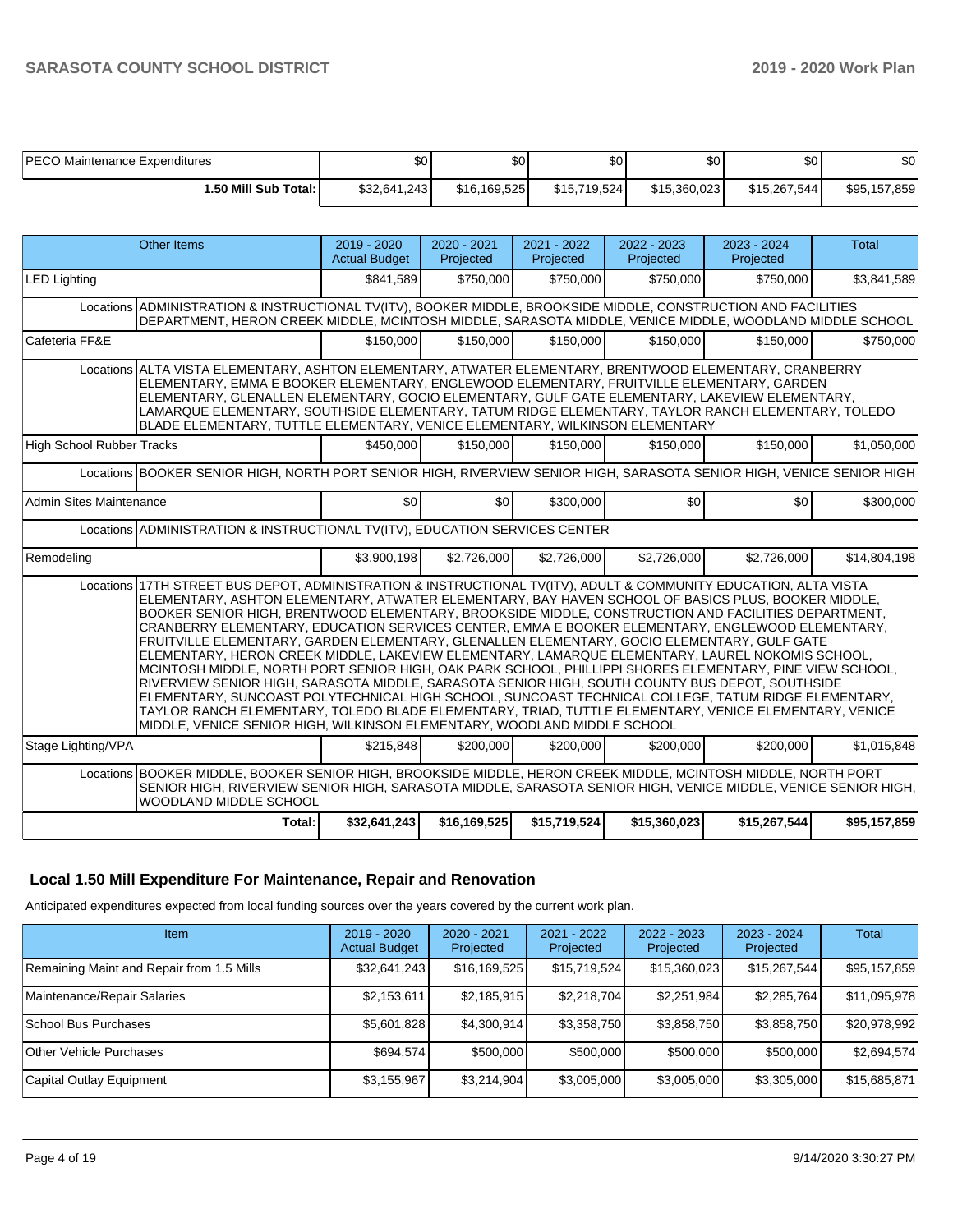| Rent/Lease Payments                                          | \$12,197,612  | \$12,995,035 | \$13,092,770 | \$13,337,015 | \$13,337,015 | \$64,959,447  |
|--------------------------------------------------------------|---------------|--------------|--------------|--------------|--------------|---------------|
| <b>COP Debt Service</b>                                      | \$13,375,221  | \$13,373,605 | \$13,378,280 | \$13,379,127 | \$13,376,146 | \$66,882,379  |
| Rent/Lease Relocatables                                      | \$0           | \$0          | \$0          | \$0          | \$0          | \$0           |
| <b>Environmental Problems</b>                                | \$0           | \$0          | \$0          | \$0          | \$0          | \$0           |
| s.1011.14 Debt Service                                       | \$0           | \$0          | \$0          | \$0          | \$0          | \$0           |
| <b>Special Facilities Construction Account</b>               | \$0           | \$0          | \$0          | \$0          | \$0          | \$0           |
| Premiums for Property Casualty Insurance - 1011.71<br>(4a,b) | \$3,172,225   | \$3,219,808  | \$3,268,106  | \$3,317,128  | \$3,366,884  | \$16,344,151  |
| Qualified School Construction Bonds (QSCB)                   | \$2,099,540   | \$2,273,421  | \$2,273,421  | \$2,273,421  | \$2,273,421  | \$11,193,224  |
| Qualified Zone Academy Bonds (QZAB)                          | \$0           | \$0          | \$0          | \$0          | \$0          | \$0           |
| Capital Master Planning                                      | \$150,000     | \$150,000    | \$150,000    | \$150,000    | \$150,000    | \$750,000     |
| <b>Technology Projects</b>                                   | \$9,981,716   | \$8,018,120  | \$8,036,634  | \$9,039,312  | \$9,039,312  | \$44,115,094  |
| Special School Maintenance                                   | \$21,218,035  | \$18,607,689 | \$18,835,043 | \$19,065,807 | \$19,300,033 | \$97,026,607  |
| <b>Equipment Transfer</b>                                    | \$3,102,687   | \$3,257,821  | \$3,420,712  | \$3,591,748  | \$3,771,335  | \$17,144,303  |
| <b>Land Purchases</b>                                        | \$20,000,000  | \$4,840,840  | \$4,150,000  | \$4,050,000  | \$3,950,000  | \$36,990,840  |
| Portables                                                    | \$2,122,456   | \$1,200,000  | \$3,700,000  | \$1,200,000  | \$1,200,000  | \$9,422,456   |
| <b>Construction Departmental Expenses</b>                    | \$326,206     | \$236,500    | \$236,500    | \$236,500    | \$236,500    | \$1,272,206   |
| <b>Charter School Payments</b>                               | \$1,716,720   | \$0          | \$0          | \$0          | \$0          | \$1,716,720   |
| Playgrounds                                                  | \$175,000     | \$175,000    | \$175,000    | \$175,000    | \$175,000    | \$875,000     |
| <b>Local Expenditure Totals:</b>                             | \$133,884,641 | \$94,719,097 | \$95,518,444 | \$94,790,815 | \$95,392,704 | \$514,305,701 |

## **Revenue**

### **1.50 Mill Revenue Source**

Schedule of Estimated Capital Outlay Revenue from each currently approved source which is estimated to be available for expenditures on the projects included in the tentative district facilities work program. All amounts are NET after considering carryover balances, interest earned, new COP's, 1011.14 and 1011.15 loans, etc. Districts cannot use 1.5-Mill funds for salaries except for those explicitly associated with maintenance/repair projects. (1011.71 (5), F.S.)

| Item                                                                                | Fund | $2019 - 2020$<br><b>Actual Value</b> | $2020 - 2021$<br>Projected | 2021 - 2022<br>Projected | $2022 - 2023$<br>Projected | $2023 - 2024$<br>Projected | Total             |
|-------------------------------------------------------------------------------------|------|--------------------------------------|----------------------------|--------------------------|----------------------------|----------------------------|-------------------|
| (1) Non-exempt property<br>lassessed valuation                                      |      | \$66,411,593,056                     | \$69,732,172,917           | \$72,521,459,722         | \$74,697,103,472           | \$76,191,045,833           | \$359,553,375,000 |
| $(2)$ The Millage projected for<br>discretionary capital outlay per<br>ls.1011.71   |      | 1.50                                 | .50 <sub>1</sub>           | 1.50                     | 1.50                       | 1.50                       |                   |
| $(3)$ Full value of the 1.50-Mill<br>discretionary capital outlay per<br>ls.1011.71 |      | \$111,571,476                        | \$117.150.051              | \$121,836,052            | \$125,491,134              | \$128,000,957              | \$604,049,670     |
| $(4)$ Value of the portion of the 1.50<br>-Mill ACTUALLY levied                     | 370  | \$95,632,694                         | \$100,414,329              | \$104,430,902            | \$107,563,829              | \$109,715,106              | \$517,756,860     |
| $(5)$ Difference of lines $(3)$ and $(4)$                                           |      | \$15,938,782                         | \$16,735,722               | \$17,405,150             | \$17,927,305               | \$18,285,851               | \$86,292,810      |

## **PECO Revenue Source**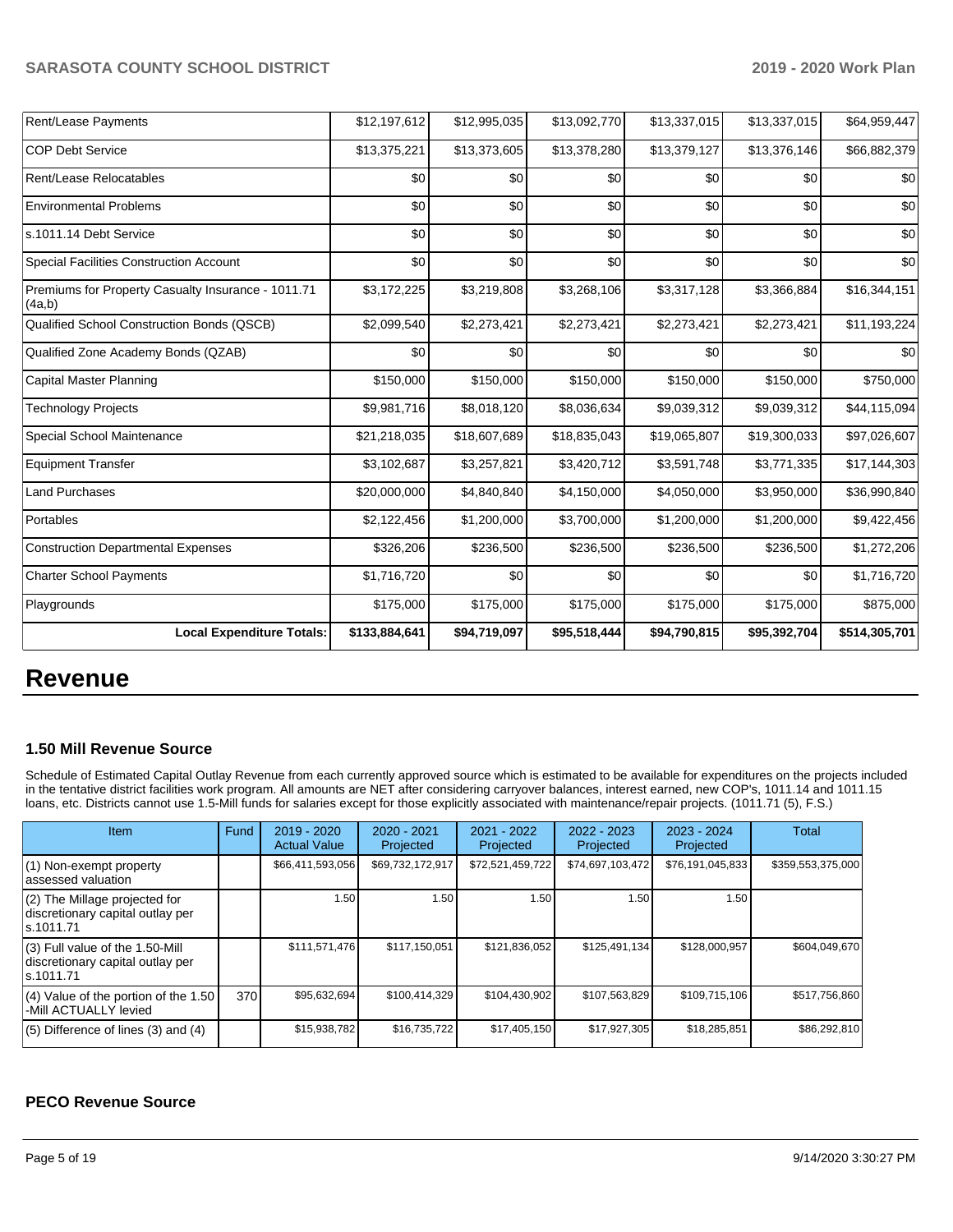The figure in the row designated "PECO Maintenance" will be subtracted from funds available for new construction because PECO maintenance dollars cannot be used for new construction.

| Item                          | Fund             | $2019 - 2020$<br><b>Actual Budget</b> | 2020 - 2021<br>Projected | 2021 - 2022<br>Projected | 2022 - 2023<br>Projected | 2023 - 2024<br>Projected | Total |
|-------------------------------|------------------|---------------------------------------|--------------------------|--------------------------|--------------------------|--------------------------|-------|
| PECO New Construction         | 340 <sup>1</sup> | \$0                                   | \$0                      | \$0                      | \$0 <sub>1</sub>         | \$0                      | \$0   |
| PECO Maintenance Expenditures |                  | \$0                                   | \$0                      | \$0                      | \$0 <sub>1</sub>         | \$0                      | \$0   |
|                               |                  | \$0                                   | \$0                      | \$0                      | \$0                      | \$0                      | \$0   |

## **CO & DS Revenue Source**

Revenue from Capital Outlay and Debt Service funds.

| <b>Item</b>                               | Fund | $2019 - 2020$<br><b>Actual Budget</b> | 2020 - 2021<br>Projected | 2021 - 2022<br>Projected | $2022 - 2023$<br>Projected | $2023 - 2024$<br>Projected | Total       |
|-------------------------------------------|------|---------------------------------------|--------------------------|--------------------------|----------------------------|----------------------------|-------------|
| ICO & DS Cash Flow-through<br>Distributed | 360  | \$975.854                             | \$975,854                | \$975.854                | \$975.854                  | \$975,854                  | \$4,879,270 |
| ICO & DS Interest on<br>Undistributed CO  | 360  | \$31,618                              | \$31,618                 | \$31,618                 | \$31.618                   | \$31,618                   | \$158,090   |
|                                           |      | \$1,007,472                           | \$1,007,472              | \$1,007,472              | \$1,007,472                | \$1,007,472                | \$5,037,360 |

### **Fair Share Revenue Source**

Nothing reported for this section. All legally binding commitments for proportionate fair-share mitigation for impacts on public school facilities must be included in the 5-year district work program.

## **Sales Surtax Referendum**

Specific information about any referendum for a 1-cent or ½-cent surtax referendum during the previous year.

**Did the school district hold a surtax referendum during the past fiscal year 2018 - 2019?**

## **Additional Revenue Source**

Any additional revenue sources

| Item                                                                                            | 2019 - 2020<br><b>Actual Value</b> | $2020 - 2021$<br>Projected | 2021 - 2022<br>Projected | 2022 - 2023<br>Projected | 2023 - 2024<br>Projected | Total |
|-------------------------------------------------------------------------------------------------|------------------------------------|----------------------------|--------------------------|--------------------------|--------------------------|-------|
| Proceeds from a s.1011.14/15 F.S. Loans I                                                       | \$0                                | \$0                        | \$0                      | \$0                      | \$0                      | \$0   |
| District Bonds - Voted local bond<br>referendum proceeds per s.9, Art VII<br>State Constitution | \$0                                | \$0                        | \$0                      | \$0                      | \$0                      | \$0   |
| Proceeds from Special Act Bonds                                                                 | \$0                                | \$0                        | \$0                      | \$0                      | \$0                      | \$0   |
| Estimated Revenue from CO & DS Bond<br> Sale                                                    | \$0                                | \$0 <sub>1</sub>           | \$0                      | \$0                      | \$0                      | \$0   |

No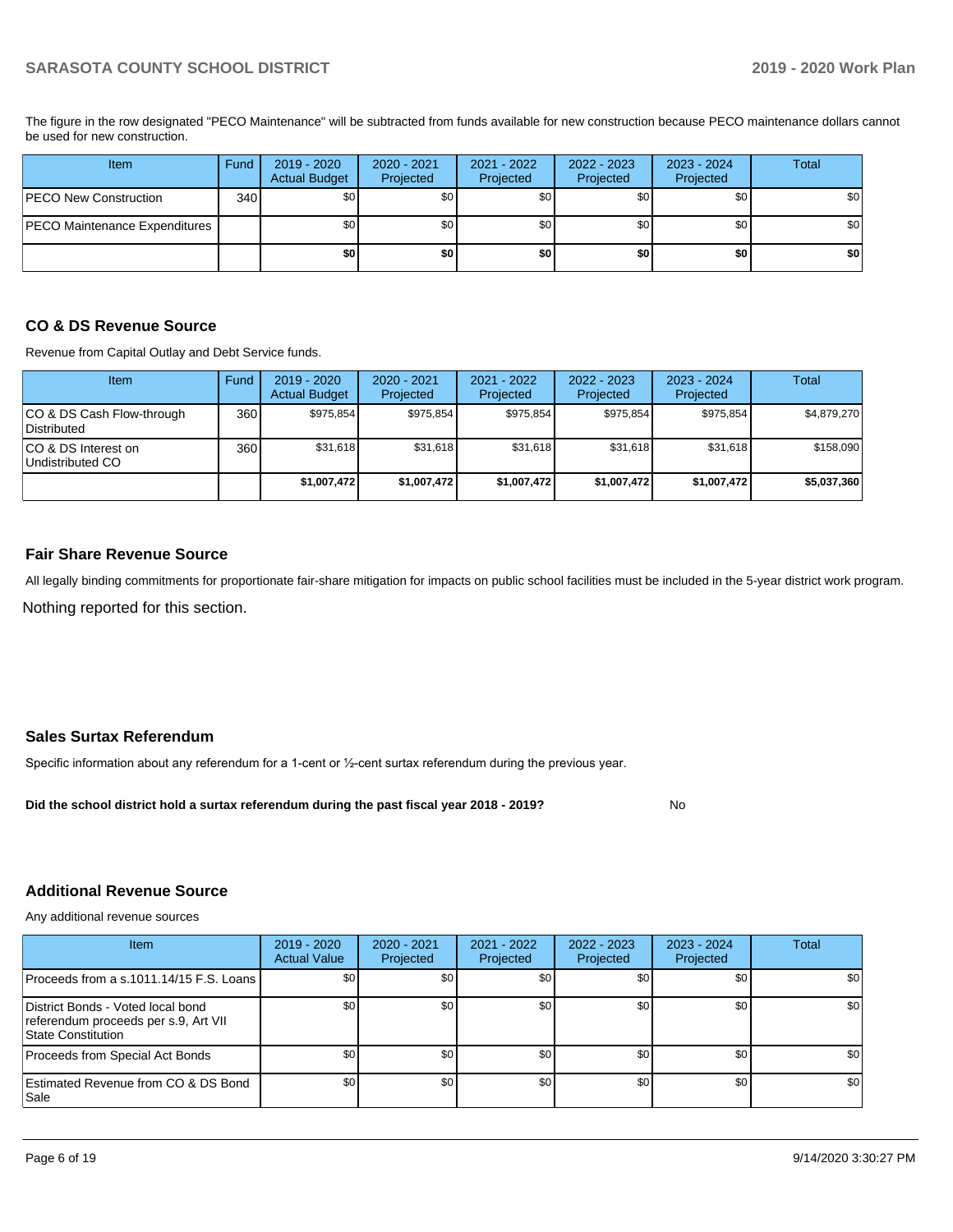| Proceeds from Voted Capital<br>Improvements millage                                                                       | \$0           | \$0          | \$0          | \$0          | \$0           | \$0           |
|---------------------------------------------------------------------------------------------------------------------------|---------------|--------------|--------------|--------------|---------------|---------------|
| Transfer In from Internal Service                                                                                         | \$6,812,967   | \$0          | \$0          | \$0          | \$0           | \$6,812,967   |
| Other Revenue for Other Capital Projects                                                                                  | \$3,450,761   | \$3,450,761  | \$3,450,761  | \$3,450,761  | \$3,450,761   | \$17,253,805  |
| Proceeds from 1/2 cent sales surtax<br>authorized by school board                                                         | \$0           | \$0          | \$0          | \$0          | \$0           | \$0           |
| Proceeds from local governmental<br>infrastructure sales surtax                                                           | \$20,644,570  | \$20,851,015 | \$21,059,526 | \$21,270,121 | \$21,482,822  | \$105,308,054 |
| Proceeds from Certificates of<br>Participation (COP's) Sale                                                               | \$0           | \$0          | \$0          | \$0          | \$0           | \$0           |
| Classrooms First Bond proceeds amount<br>authorized in FY 1997-98                                                         | \$0           | \$0          | \$0          | \$0          | \$0           | \$0           |
| Classrooms for Kids                                                                                                       | \$0           | \$0          | \$0          | \$0          | \$0           | \$0           |
| <b>District Equity Recognition</b>                                                                                        | \$0           | \$0          | \$0          | \$0          | \$0           | \$0           |
| <b>Federal Grants</b>                                                                                                     | \$0           | \$0          | \$0          | \$0          | \$0           | \$0           |
| Proportionate share mitigation (actual<br>cash revenue only, not in kind donations)                                       | \$0           | \$0          | \$0          | \$0          | \$0           | \$0           |
| Impact fees received                                                                                                      | \$4,200,000   | \$4,300,000  | \$4,200,000  | \$4,100,000  | \$4,000,000   | \$20,800,000  |
| Private donations                                                                                                         | \$0           | \$0          | \$0          | \$0          | \$0           | \$0           |
| Grants from local governments or not-for-<br>profit organizations                                                         | \$0           | \$0          | \$0          | \$0          | \$0           | \$0           |
| Interest, Including Profit On Investment                                                                                  | \$100,000     | \$100,000    | \$100,000    | \$100,000    | \$100,000     | \$500,000     |
| Revenue from Bonds pledging proceeds<br>from 1 cent or 1/2 cent Sales Surtax                                              | \$0           | \$0          | \$0          | \$0          | \$0           | \$0           |
| <b>Total Fund Balance Carried Forward</b>                                                                                 | \$90,303,254  | \$36,561,178 | \$43,948,211 | \$57,160,980 | \$77,335,399  | \$305,309,022 |
| General Capital Outlay Obligated Fund<br><b>Balance Carried Forward From Total</b><br><b>Fund Balance Carried Forward</b> | \$0           | \$0          | \$0          | \$0          | \$0           | \$0           |
| Special Facilities Construction Account                                                                                   | \$0           | \$0          | \$0          | \$0          | \$0           | \$0           |
| One Cent - 1/2 Cent Sales Surtax Debt<br>Service From Total Fund Balance Carried<br>Forward                               | \$0           | \$0          | \$0          | \$0          | \$0           | \$0           |
| Capital Outlay Projects Funds Balance<br>Carried Forward From Total Fund<br><b>Balance Carried Forward</b>                | \$0           | \$0          | \$0          | \$0          | \$0           | \$0           |
| <b>Subtotal</b>                                                                                                           | \$125,511,552 | \$65,262,954 | \$72,758,498 | \$86,081,862 | \$106,368,982 | \$455,983,848 |

# **Total Revenue Summary**

| <b>Item Name</b>                                              | $2019 - 2020$<br><b>Budget</b> | $2020 - 2021$<br>Projected | $2021 - 2022$<br>Projected | $2022 - 2023$<br>Projected | $2023 - 2024$<br>Projected | <b>Five Year Total</b> |
|---------------------------------------------------------------|--------------------------------|----------------------------|----------------------------|----------------------------|----------------------------|------------------------|
| Local 1.5 Mill Discretionary Capital Outlay<br><b>Revenue</b> | \$95,632,694                   | \$100.414.329              | \$104,430,902              | \$107,563,829              | \$109,715,106              | \$517,756,860          |
| PECO and 1.5 Mill Maint and Other 1.5<br>Mill Expenditures    | (\$133,884,641)                | (\$94,719,097)             | (S95, 518, 444)            | (\$94,790,815)             | (\$95,392,704)             | (\$514,305,701)        |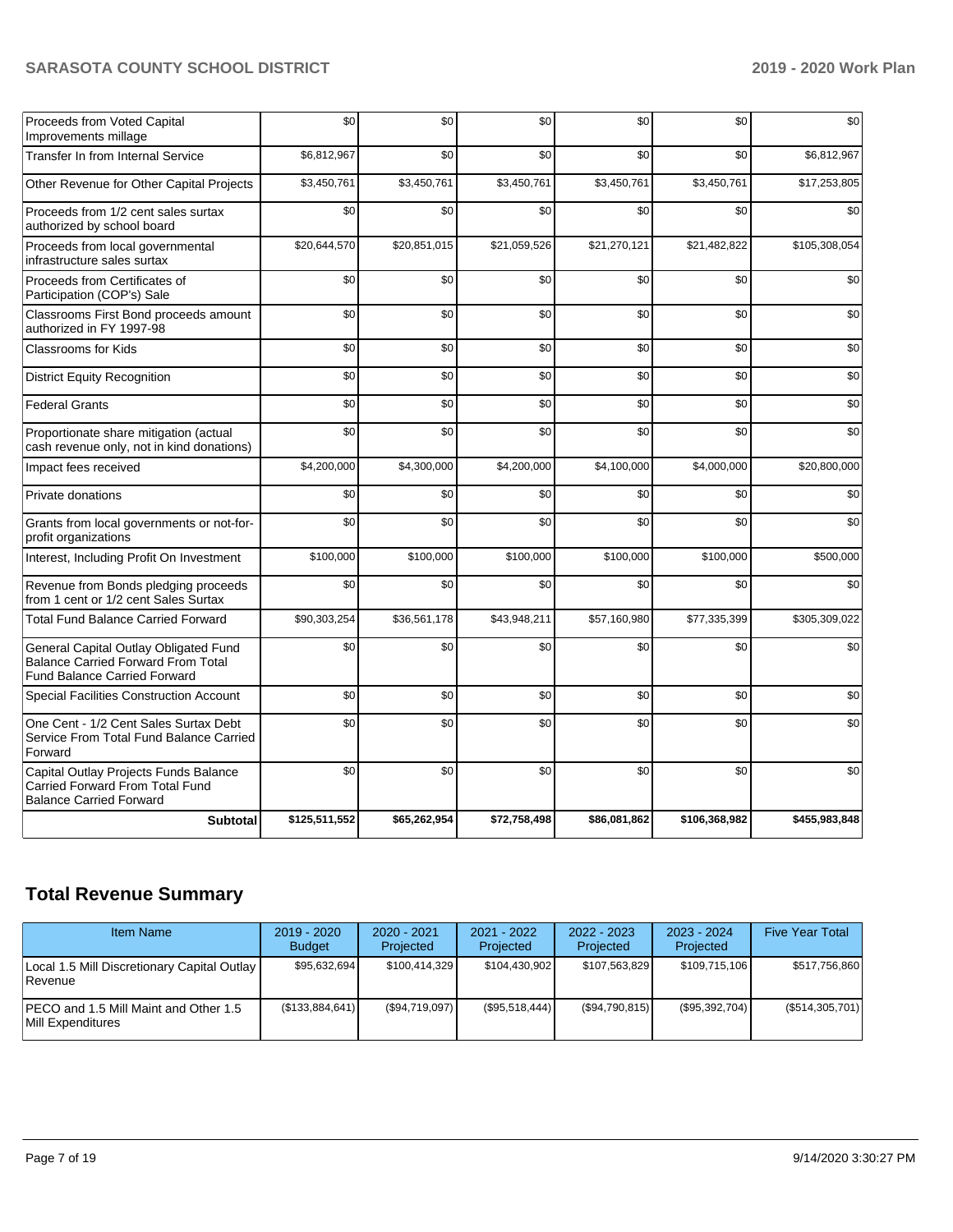| <b>IPECO Maintenance Revenue</b>                   | \$0                          | \$0                      | \$0                      | \$0                      | \$0                      | \$0                    |
|----------------------------------------------------|------------------------------|--------------------------|--------------------------|--------------------------|--------------------------|------------------------|
| Available 1.50 Mill for New<br><b>Construction</b> | (\$38,251,947)               | \$5,695,232              | \$8,912,458              | \$12,773,014             | \$14,322,402             | \$3,451,159            |
| <b>Item Name</b>                                   | 2019 - 2020<br><b>Budget</b> | 2020 - 2021<br>Projected | 2021 - 2022<br>Projected | 2022 - 2023<br>Projected | 2023 - 2024<br>Projected | <b>Five Year Total</b> |
| ICO & DS Revenue                                   | \$1,007,472                  | \$1,007,472              | \$1,007,472              | \$1,007,472              | \$1,007,472              | \$5,037,360            |
| <b>PECO New Construction Revenue</b>               | \$0                          | \$0                      | \$0                      | \$0                      | \$0                      | \$0                    |
| Other/Additional Revenue                           | \$125,511,552                | \$65,262,954             | \$72,758,498             | \$86,081,862             | \$106,368,982            | \$455,983,848          |
| <b>Total Additional Revenuel</b>                   | \$126,519,024                | \$66,270,426             | \$73,765,970             | \$87,089,334             | \$107,376,454            | \$461,021,208          |
| <b>Total Available Revenue</b>                     | \$88,267,077                 | \$71,965,658             | \$82,678,428             | \$99,862,348             | \$121,698,856            | \$464,472,367          |

# **Project Schedules**

## **Capacity Project Schedules**

A schedule of capital outlay projects necessary to ensure the availability of satisfactory classrooms for the projected student enrollment in K-12 programs.

Nothing reported for this section.

Nothing reported for this section.

### **Other Project Schedules**

Major renovations, remodeling, and additions of capital outlay projects that do not add capacity to schools.

| <b>Project Description</b>   | ∟ocation                                | $2019 - 2020$<br>Actual Budget | 2020 - 2021<br>Projected | 2021 - 2022<br>Projected | 2022 - 2023<br><b>Projected</b> | $2023 - 2024$<br>Projected | Total           | Funded |
|------------------------------|-----------------------------------------|--------------------------------|--------------------------|--------------------------|---------------------------------|----------------------------|-----------------|--------|
| Cafeteria Remodel/Renovation | <b>IBRENTWOOD</b><br><b>IELEMENTARY</b> | \$3,169,044                    | \$٥Ι                     | \$0                      | \$0                             | \$0 <sub>1</sub>           | \$3,169,044 Yes |        |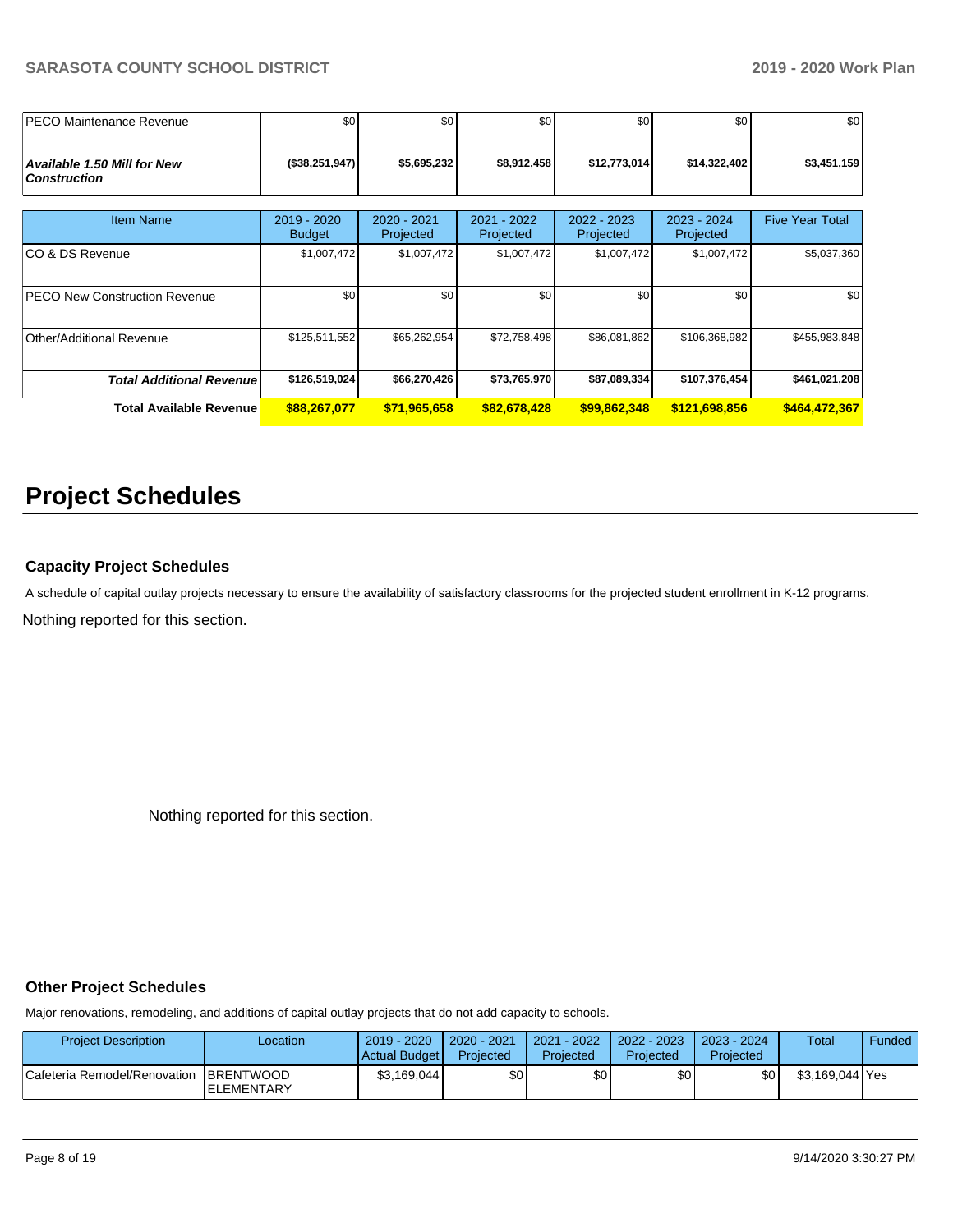| Rebuild                              | <b>SARASOTA SENIOR</b><br>HIGH                                    | \$213,347    | \$0          | \$0          | \$0          | \$0         | \$213,347 Yes             |  |
|--------------------------------------|-------------------------------------------------------------------|--------------|--------------|--------------|--------------|-------------|---------------------------|--|
| <b>HVAC Renovations</b>              | <b>VENICE MIDDLE</b>                                              | \$1,580,223  | \$0          | \$0          | \$0          | \$0         | \$1,580,223 Yes           |  |
| <b>HVAC &amp; Remodel/Renovation</b> | PINE VIEW SCHOOL                                                  | \$16,416,085 | \$13,000,000 | \$0          | \$0          | \$0         | \$29,416,085 Yes          |  |
| Building 6                           | <b>ENGLEWOOD</b><br><b>ELEMENTARY</b>                             | \$5,484,721  | \$0          | \$0          | \$0          | \$0         | \$5,484,721 Yes           |  |
| <b>Media Center Renovation</b>       | <b>EMMA E BOOKER</b><br><b>ELEMENTARY</b>                         | \$2,041,017  | \$0          | \$0          | \$0          | \$0         | \$2,041,017 Yes           |  |
| Classroom Wing                       | <b>FRUITVILLE</b><br><b>ELEMENTARY</b>                            | \$0          | \$0          | \$2,500,000  | \$0          | \$0         | \$2,500,000 Yes           |  |
| North Port Construction              | SUNCOAST TECHNICAL<br><b>COLLEGE</b>                              | \$35,410     | \$0          | \$0          | \$7,500,000  | \$0         | \$7,535,410 Yes           |  |
| PE Bathroom Project - Schools<br>TBD | <b>CONSTRUCTION AND</b><br><b>FACILITIES</b><br><b>DEPARTMENT</b> | \$638,957    | \$200,000    | \$200,000    | \$200,000    | \$200,000   | \$1,438,957 Yes           |  |
| <b>Visual Performing Arts</b>        | <b>BOOKER SENIOR HIGH</b>                                         | \$7,000,000  | \$0          | \$0          | \$0          | \$0         | \$7,000,000 Yes           |  |
| <b>HVAC/Science Wing</b>             | NORTH PORT SENIOR<br><b>HIGH</b>                                  | \$2,174,585  | \$2,000,000  | \$14,500,000 | \$7,000,000  | \$0         | \$25,674,585 Yes          |  |
| Data Transmission Alternatives       | <b>ADMINISTRATION &amp;</b><br>INSTRUCTIONAL TV(ITV)              | \$0          | \$0          | \$0          | \$5,000,000  | \$5,000,000 | \$10,000,000 Yes          |  |
| Building 4                           | BAY HAVEN SCHOOL OF<br><b>BASICS PLUS</b>                         | \$0          | \$5,500,000  | \$5,500,000  | \$0          | \$0         | \$11,000,000 Yes          |  |
| Art/Music/Resource Wing              | <b>GOCIO ELEMENTARY</b>                                           | \$5,200,000  | \$4,500,000  | \$0          | \$0          | \$0         | \$9,700,000 Yes           |  |
| School Avenue Project                | <b>SARASOTA SENIOR</b><br><b>HIGH</b>                             | \$3,000,000  | \$0          | \$0          | \$0          | \$0         | \$3,000,000 Yes           |  |
| ESE                                  | <b>LAUREL NOKOMIS</b><br><b>SCHOOL</b>                            | \$1,869,817  | \$0          | \$0          | \$0          | \$0         | \$1,869,817 Yes           |  |
| Site Improvements                    | <b>GARDEN ELEMENTARY</b>                                          | \$0          | \$1,000,000  | \$0          | \$0          | \$0         | \$1,000,000 Yes           |  |
| <b>Sports Complex Entry</b>          | NORTH PORT SENIOR<br><b>HIGH</b>                                  | \$65,245     | \$0          | \$0          | \$0          | \$0         | \$65,245 Yes              |  |
| Track & Athletic Field Upgrades      | <b>RIVERVIEW SENIOR</b><br><b>HIGH</b>                            | \$2,000,000  | \$1,000,000  | \$1,000,000  | \$1,000,000  | \$1,000,000 | \$6,000,000 Yes           |  |
| <b>Thermal Storage</b>               | <b>TAYLOR RANCH</b><br><b>ELEMENTARY</b>                          | \$0          | \$0          | \$1,000,000  | \$0          | \$0         | \$1,000,000 Yes           |  |
| <b>Thermal Storage</b>               | <b>CRANBERRY</b><br><b>ELEMENTARY</b>                             | \$0          | \$0          | \$0          | \$1,000,000  | \$0         | \$1,000,000 Yes           |  |
|                                      |                                                                   | \$50,888,451 | \$27,200,000 | \$24,700,000 | \$21,700,000 |             | \$6,200,000 \$130,688,451 |  |

## **Additional Project Schedules**

Any projects that are not identified in the last approved educational plant survey.

Nothing reported for this section.

## **Non Funded Growth Management Project Schedules**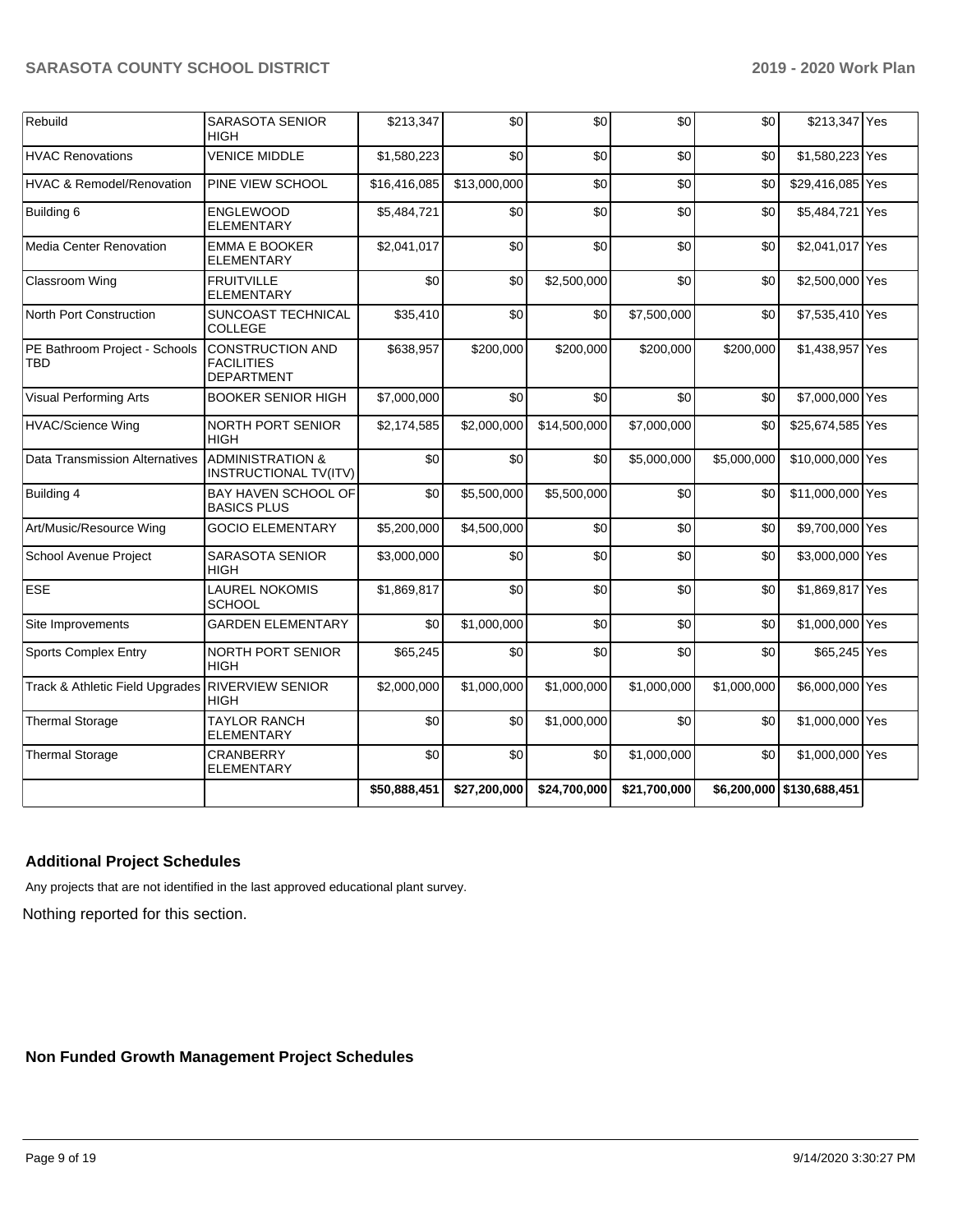Schedule indicating which projects, due to planned development, that CANNOT be funded from current revenues projected over the next five years.

Nothing reported for this section.

# **Tracking**

## **Capacity Tracking**

| Location                                         | $2019 -$<br>2020 Satis.<br>Stu. Sta. | Actual<br>$2019 -$<br>2020 FISH<br>Capacity | Actual<br>$2018 -$<br>2019<br><b>COFTE</b> | # Class<br><b>Rooms</b> | Actual<br>Average<br>$2019 -$<br>2020 Class<br><b>Size</b> | Actual<br>$2019 -$<br>2020<br><b>Utilization</b> | <b>New</b><br>Stu.<br>Capacity | <b>New</b><br>Rooms to<br>be<br>Added/Re<br>moved | Projected<br>$2023 -$<br>2024<br><b>COFTE</b> | Projected<br>$2023 -$<br>2024<br><b>Utilization</b> | Projected<br>$2023 -$<br>2024 Class<br><b>Size</b> |
|--------------------------------------------------|--------------------------------------|---------------------------------------------|--------------------------------------------|-------------------------|------------------------------------------------------------|--------------------------------------------------|--------------------------------|---------------------------------------------------|-----------------------------------------------|-----------------------------------------------------|----------------------------------------------------|
| <b>ALTA VISTA</b><br><b>ELEMENTARY</b>           | 848                                  | 848                                         | 537                                        | 46                      | 12                                                         | 63.00 %                                          | $\Omega$                       | $\Omega$                                          | 500                                           | 59.00 %                                             | 11                                                 |
| PINE VIEW SCHOOL                                 | 2,557                                | 2,301                                       | 1,878                                      | 119                     | 16                                                         | 82.00 %                                          | $-223$                         | $\Omega$                                          | 1.850                                         | 89.00 %                                             | 16                                                 |
| <b>SARASOTA SENIOR</b><br><b>HIGH</b>            | 2,775                                | 2,636                                       | 2,002                                      | 119                     | 17                                                         | 76.00 %                                          | $\Omega$                       | $\Omega$                                          | 2.002                                         | 76.00 %                                             | 17                                                 |
| <b>BAY HAVEN SCHOOL OF</b><br><b>BASICS PLUS</b> | 664                                  | 664                                         | 609                                        | 34                      | 18                                                         | 92.00 %                                          | $\Omega$                       | $\Omega$                                          | 609                                           | 92.00%                                              | 18                                                 |
| <b>BOOKER SENIOR HIGH</b>                        | 1.616                                | 1,535                                       | 1,196                                      | 68                      | 18                                                         | 78.00%                                           | $\Omega$                       | $\Omega$                                          | 1.196                                         | 78.00 %                                             | 18                                                 |
| <b>BRENTWOOD</b><br><b>ELEMENTARY</b>            | 1,043                                | 1,043                                       | 656                                        | 55                      | 12                                                         | 63.00 %                                          | 0                              | $\Omega$                                          | 656                                           | 63.00 %                                             | 12                                                 |
| <b>BROOKSIDE MIDDLE</b>                          | 1,649                                | 1,484                                       | 749                                        | 71                      | 11                                                         | 50.00%                                           | $\Omega$                       | $\mathbf 0$                                       | 749                                           | 50.00 %                                             | 11                                                 |
| <b>ENGLEWOOD</b><br><b>ELEMENTARY</b>            | 698                                  | 698                                         | 600                                        | 37                      | 16                                                         | 86.00 %                                          | $\Omega$                       | $\Omega$                                          | 600                                           | 86.00 %                                             | 16                                                 |
| <b>FRUITVILLE</b><br><b>ELEMENTARY</b>           | 985                                  | 985                                         | 752                                        | 54                      | 14                                                         | 76.00 %                                          | $\Omega$                       | $\Omega$                                          | 752                                           | 76.00 %                                             | 14                                                 |
| <b>MCINTOSH MIDDLE</b>                           | 1,439                                | 1,295                                       | 709                                        | 62                      | 11                                                         | 55.00 %                                          | $\Omega$                       | $\Omega$                                          | 709                                           | 55.00 %                                             | 11                                                 |
| PHILLIPPI SHORES<br><b>ELEMENTARY</b>            | 731                                  | 731                                         | 784                                        | 39                      | 20                                                         | 107.00%                                          | $\Omega$                       | $\Omega$                                          | 784                                           | 107.00%                                             | 20                                                 |
| <b>RIVERVIEW SENIOR</b><br><b>HIGH</b>           | 2,786                                | 2,646                                       | 2,435                                      | 118                     | 21                                                         | 92.00 %                                          | $\Omega$                       | $\Omega$                                          | 2,435                                         | 92.00 %                                             | 21                                                 |
| <b>SOUTHSIDE</b><br><b>ELEMENTARY</b>            | 873                                  | 873                                         | 733                                        | 44                      | 17                                                         | 84.00 %                                          | $\Omega$                       | $\Omega$                                          | 733                                           | 84.00 %                                             | 17                                                 |
| <b>TUTTLE ELEMENTARY</b>                         | 967                                  | 967                                         | 708                                        | 53                      | 13                                                         | 73.00 %                                          | $\Omega$                       | $\Omega$                                          | 707                                           | 73.00 %                                             | 13                                                 |
| <b>VENICE ELEMENTARY</b>                         | 784                                  | 784                                         | 570                                        | 43                      | 13                                                         | 73.00 %                                          | $\Omega$                       | $\Omega$                                          | 550                                           | 70.00%                                              | 13                                                 |
| <b>VENICE SENIOR HIGH</b>                        | 2,301                                | 2,185                                       | 2,040                                      | 98                      | 21                                                         | 93.00 %                                          | $\Omega$                       | $\mathbf 0$                                       | 2,140                                         | 98.00 %                                             | 22                                                 |
| <b>GOCIO ELEMENTARY</b>                          | 931                                  | 931                                         | 587                                        | 51                      | 12                                                         | 63.00 %                                          | $\Omega$                       | $\Omega$                                          | 600                                           | 64.00%                                              | 12                                                 |
| <b>GULF GATE</b><br><b>ELEMENTARY</b>            | 913                                  | 913                                         | 708                                        | 50                      | 14                                                         | 78.00 %                                          | $\Omega$                       | $\Omega$                                          | 700                                           | 77.00 %                                             | 14                                                 |
| <b>WILKINSON</b><br><b>ELEMENTARY</b>            | 786                                  | 786                                         | 506                                        | 44                      | 11                                                         | 64.00%                                           | $\Omega$                       | $\Omega$                                          | 490                                           | 62.00%                                              | 11                                                 |
| <b>OAK PARK SCHOOL</b>                           | 686                                  | 686                                         | 300                                        | 62                      | 5                                                          | 44.00 %                                          | $\Omega$                       | $\Omega$                                          | 300                                           | 44.00 %                                             | $5\phantom{.0}$                                    |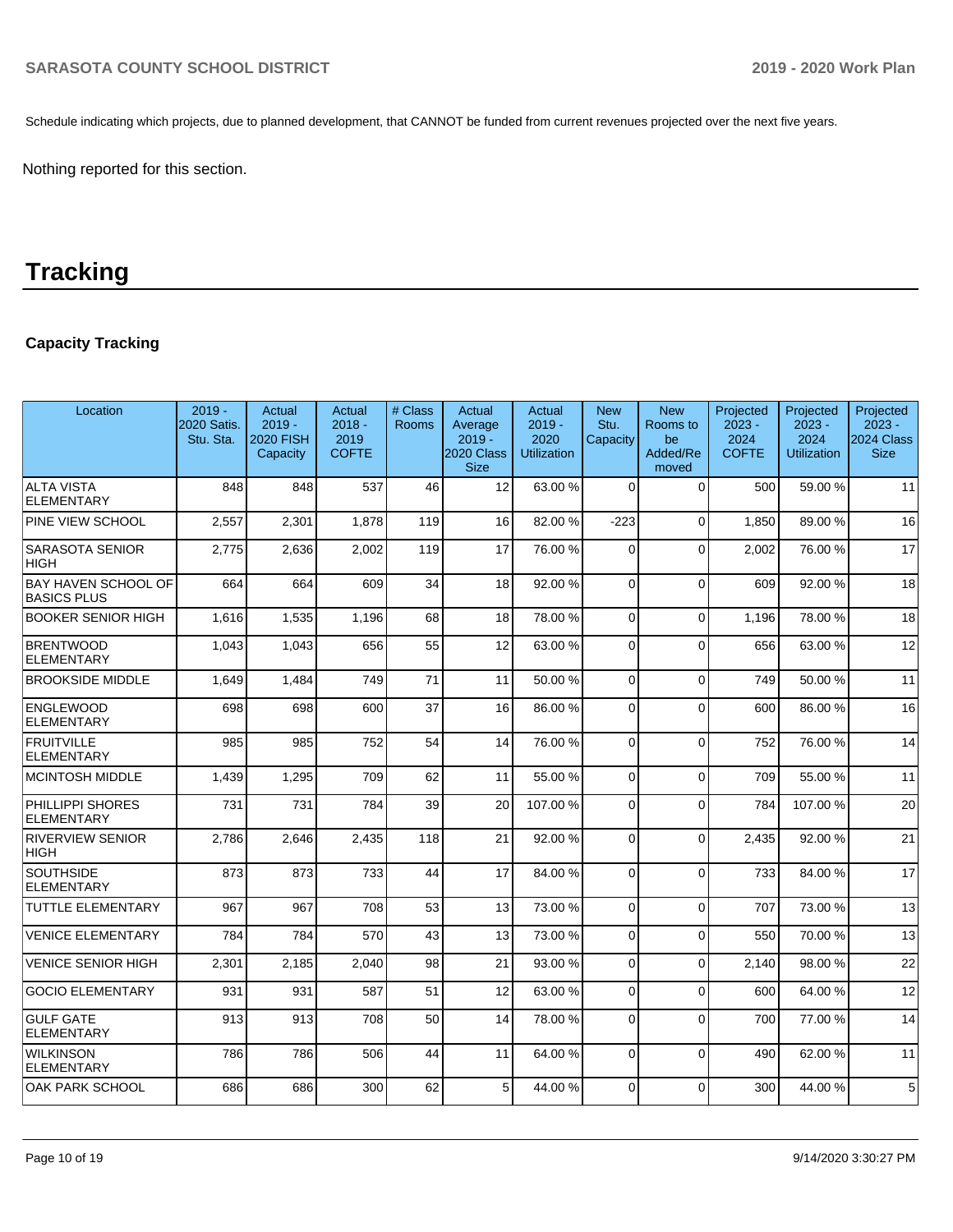| <b>TRIAD</b>                                           | 201    | 201          | 69       | 11    | 6              | 34.00 % | $\overline{0}$ | $\Omega$     | 70       | 35.00 % | 6              |
|--------------------------------------------------------|--------|--------------|----------|-------|----------------|---------|----------------|--------------|----------|---------|----------------|
| <b>ASHTON ELEMENTARY</b>                               | 1.141  | 1.141        | 1,055    | 65    | 16             | 92.00%  | $\Omega$       | $\Omega$     | 1.135    | 99.00 % | 17             |
| <b>GARDEN ELEMENTARY</b>                               | 751    | 751          | 572      | 39    | 15             | 76.00 % | $\Omega$       | $\Omega$     | 572      | 76.00 % | 15             |
| SUNCOAST TECHNICAL<br><b>COLLEGE</b>                   | 1,930  | 2,374        | 197      | 100   | $\overline{2}$ | 8.00%   | $\Omega$       | $\Omega$     | 197      | 8.00%   | $\overline{2}$ |
| <b>VENICE MIDDLE</b>                                   | 1.440  | 1,296        | 788      | 60    | 13             | 61.00%  | $-176$         | $\Omega$     | 790      | 71.00 % | 13             |
| <b>GLENALLEN</b><br><b>ELEMENTARY</b>                  | 1,020  | 1,020        | 700      | 56    | 12             | 69.00 % | $\Omega$       | $\Omega$     | 690      | 68.00 % | 12             |
| <b>LAKEVIEW</b><br><b>ELEMENTARY</b>                   | 868    | 868          | 602      | 44    | 14             | 69.00 % | $\mathbf 0$    | $\Omega$     | 650      | 75.00 % | 15             |
| <b>TAYLOR RANCH</b><br><b>ELEMENTARY</b>               | 994    | 994          | 758      | 54    | 14             | 76.00 % | 0              | $\Omega$     | 825      | 83.00 % | 15             |
| <b>EMMA E BOOKER</b><br><b>ELEMENTARY</b>              | 977    | 977          | 554      | 54    | 10             | 57.00 % | $\Omega$       | $\Omega$     | 540      | 55.00 % | 10             |
| <b>ADULT &amp; COMMUNITY</b><br><b>EDUCATION</b>       | 572    | $\mathbf{0}$ | $\Omega$ | 42    | $\Omega$       | 0.00%   | $\Omega$       | $\Omega$     | $\Omega$ | 0.00%   | $\Omega$       |
| <b>LAUREL NOKOMIS</b><br><b>SCHOOL</b>                 | 1,894  | 1.704        | 1,194    | 85    | 14             | 70.00%  | $\mathbf 0$    | $\Omega$     | 1,216    | 71.00 % | 14             |
| <b>SARASOTA MIDDLE</b>                                 | 1,710  | 1,539        | 1,232    | 73    | 17             | 80.00 % | $\mathbf 0$    | $\Omega$     | 1,200    | 78.00%  | 16             |
| <b>TOLEDO BLADE</b><br><b>ELEMENTARY</b>               | 1,002  | 1,002        | 753      | 54    | 14             | 75.00 % | $\mathbf 0$    | $\Omega$     | 753      | 75.00 % | 14             |
| <b>BOOKER MIDDLE</b>                                   | 2,022  | 1,819        | 800      | 87    | 9              | 44.00 % | $\mathbf 0$    | $\Omega$     | 800      | 44.00%  | 9              |
| <b>NORTH PORT SENIOR</b><br><b>HIGH</b>                | 2,992  | 2,842        | 2,193    | 127   | 17             | 77.00 % | 0              | $\Omega$     | 2,193    | 77.00 % | 17             |
| <b>HERON CREEK MIDDLE</b>                              | 1,724  | 1,551        | 864      | 75    | 12             | 56.00 % | $\Omega$       | $\Omega$     | 750      | 48.00 % | 10             |
| <b>CRANBERRY</b><br><b>ELEMENTARY</b>                  | 957    | 957          | 690      | 50    | 14             | 72.00 % | $\Omega$       | $\mathbf{0}$ | 675      | 71.00 % | 14             |
| <b>TATUM RIDGE</b><br><b>ELEMENTARY</b>                | 825    | 825          | 668      | 44    | 15             | 81.00 % | 0              | $\Omega$     | 698      | 85.00 % | 16             |
| <b>LAMARQUE</b><br><b>ELEMENTARY</b>                   | 1,201  | 1,201        | 867      | 64    | 14             | 72.00 % | 0              | $\Omega$     | 867      | 72.00 % | 14             |
| <b>WOODLAND MIDDLE</b><br><b>SCHOOL</b>                | 1,567  | 1,410        | 939      | 67    | 14             | 67.00 % | $\mathbf 0$    | $\Omega$     | 950      | 67.00 % | 14             |
| <b>SUNCOAST</b><br>POLYTECHNICAL HIGH<br><b>SCHOOL</b> | 656    | 524          | 406      | 26    | 16             | 78.00 % | $\Omega$       | $\Omega$     | 406      | 77.00 % | 16             |
| <b>ATWATER</b><br><b>ELEMENTARY</b>                    | 1,028  | 1,028        | 668      | 55    | 12             | 65.00 % | $\mathbf 0$    | $\Omega$     | 668      | 65.00 % | 12             |
|                                                        | 53,504 | 51,015       | 35,628   | 2,599 | 14             | 69.84 % | -399           | $\mathbf{0}$ | 35,707   | 70.54 % | 14             |

The COFTE Projected Total (35,707) for 2023 - 2024 must match the Official Forecasted COFTE Total (35,707 ) for 2023 - 2024 before this section can be completed. In the event that the COFTE Projected Total does not match the Official forecasted COFTE, then the Balanced Projected COFTE Table should be used to balance COFTE.

| Projected COFTE for 2023 - 2024 |        | <b>Grade Leve</b> |
|---------------------------------|--------|-------------------|
| Elementary (PK-3)               | 11,267 |                   |
| Middle (4-8)                    | 12,960 | Elementary (PI    |
| High (9-12)                     | 11,480 | Middle $(4-8)$    |
|                                 | 35,707 |                   |

| <b>Grade Level Type</b> | <b>Balanced Projected</b><br>COFTE for 2023 - 2024 |
|-------------------------|----------------------------------------------------|
| Elementary (PK-3)       |                                                    |
| Middle (4-8)            |                                                    |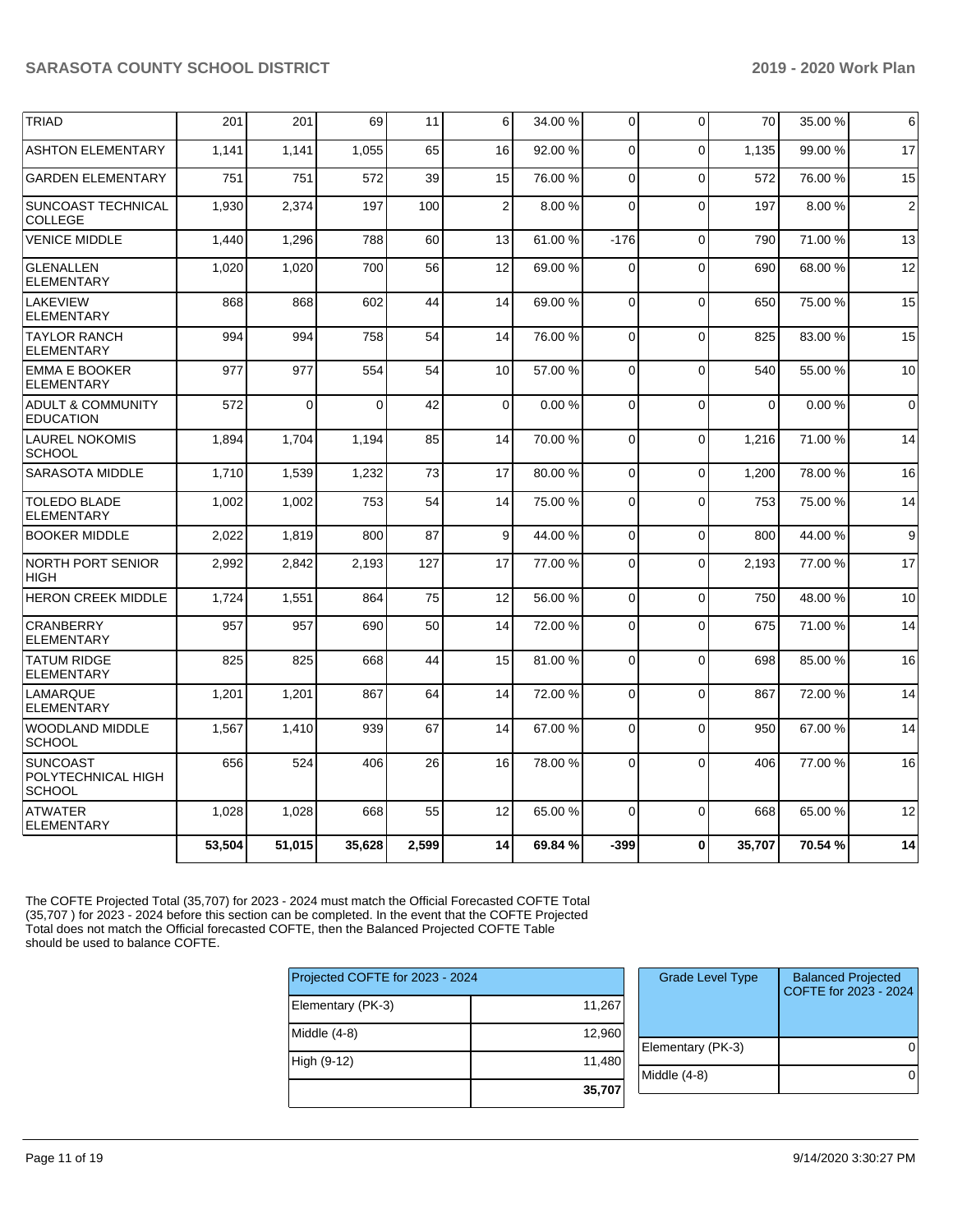| High (9-12) |        |
|-------------|--------|
|             | 35,707 |

### **Relocatable Replacement**

Number of relocatable classrooms clearly identified and scheduled for replacement in the school board adopted financially feasible 5-year district work program.

| Location                          | $2019 - 2020$ | 2020 - 2021 | 2021 - 2022 | 2022 - 2023 | 2023 - 2024 | Year 5 Total |
|-----------------------------------|---------------|-------------|-------------|-------------|-------------|--------------|
| Total Relocatable Replacements: I |               |             |             |             |             |              |

### **Charter Schools Tracking**

Information regarding the use of charter schools.

| Location-Type                             | # Relocatable<br>units or<br>permanent<br>classrooms | Owner          | <b>Year Started or</b><br><b>Scheduled</b> | <b>Student</b><br><b>Stations</b> | <b>Students</b><br>Enrolled | Years in<br>Contract | <b>Total Charter</b><br><b>Students</b><br>projected for<br>2023 - 2024 |
|-------------------------------------------|------------------------------------------------------|----------------|--------------------------------------------|-----------------------------------|-----------------------------|----------------------|-------------------------------------------------------------------------|
| <b>SKY Academy of Englewood</b>           |                                                      | 25 COMBINATION | 2015                                       | 300                               | 290                         | 5                    | 375                                                                     |
| Island Village Montessori                 |                                                      | 33 COMBINATION | 2001                                       | 700                               | 638                         | 20                   | 697                                                                     |
| Sarasota Military Academy                 |                                                      | 49 COMBINATION | 2002                                       | 1,350                             | 730                         | 10                   | 930                                                                     |
| Sarasota School of Arts &<br>Sciences     |                                                      | 41 COMBINATION | 1997                                       | 936                               | 752                         | 15                   | 751                                                                     |
| Sarasota Suncoast Academy                 |                                                      | 32 COMBINATION | 2004                                       | 775                               | 774                         | 15                   | 503                                                                     |
| Student Leadership Academy                |                                                      | 21 COMBINATION | 2004                                       | 330                               | 282                         | 15                   | 311                                                                     |
| Suncoast School of Innovative<br>Studies  |                                                      | 20 COMBINATION | 1998                                       | 532                               | 326                         | 5                    | 429                                                                     |
| Imagine School at North Port              |                                                      | 62 COMBINATION | 2008                                       | 1,270                             | 1,202                       | 5                    | 1,205                                                                   |
| Imagine School at Palmer Ranch            |                                                      | 45 COMBINATION | 2009                                       | 910                               | 427                         | 15                   | 543                                                                     |
| Strength and Knowledge at the Y           |                                                      | 15 COMBINATION | 2011                                       | 350                               | 179                         | 5                    | 272                                                                     |
| Sarasota Academy of the Arts              |                                                      | 16 COMBINATION | 2013                                       | 230                               | 221                         | 5                    | 222                                                                     |
| Sarasota Military Academy Prep<br>Academy |                                                      | 25 COMBINATION | 2014                                       | 953                               | 629                         | 5                    | 525                                                                     |
| State College of Florida Collegiate       |                                                      | 15 STATE       | 2019                                       | 60                                | 59                          | 5                    | 400                                                                     |
|                                           | 399                                                  |                |                                            | 8,696                             | 6,509                       |                      | 7,163                                                                   |

### **Special Purpose Classrooms Tracking**

The number of classrooms that will be used for certain special purposes in the current year, by facility and type of classroom, that the district will, 1), not use for educational purposes, and 2), the co-teaching classrooms that are not open plan classrooms and will be used for educational purposes.

| School                                  | <b>School Type</b> | $\parallel$ # of Elementary $\parallel$ # of Middle 4-8 $\parallel$<br><b>K-3 Classrooms</b> | <b>Classrooms</b> | $\#$ of High 9-12<br><b>Classrooms</b> | # of $ESE$<br><b>Classrooms</b> | # of Combo<br><b>Classrooms</b> | Total<br><b>Classrooms</b> |
|-----------------------------------------|--------------------|----------------------------------------------------------------------------------------------|-------------------|----------------------------------------|---------------------------------|---------------------------------|----------------------------|
| PHILLIPPI SHORES ELEMENTARY Educational |                    |                                                                                              |                   |                                        |                                 |                                 | 4                          |
| <b>ASHTON ELEMENTARY</b>                | Educational        |                                                                                              |                   |                                        |                                 |                                 |                            |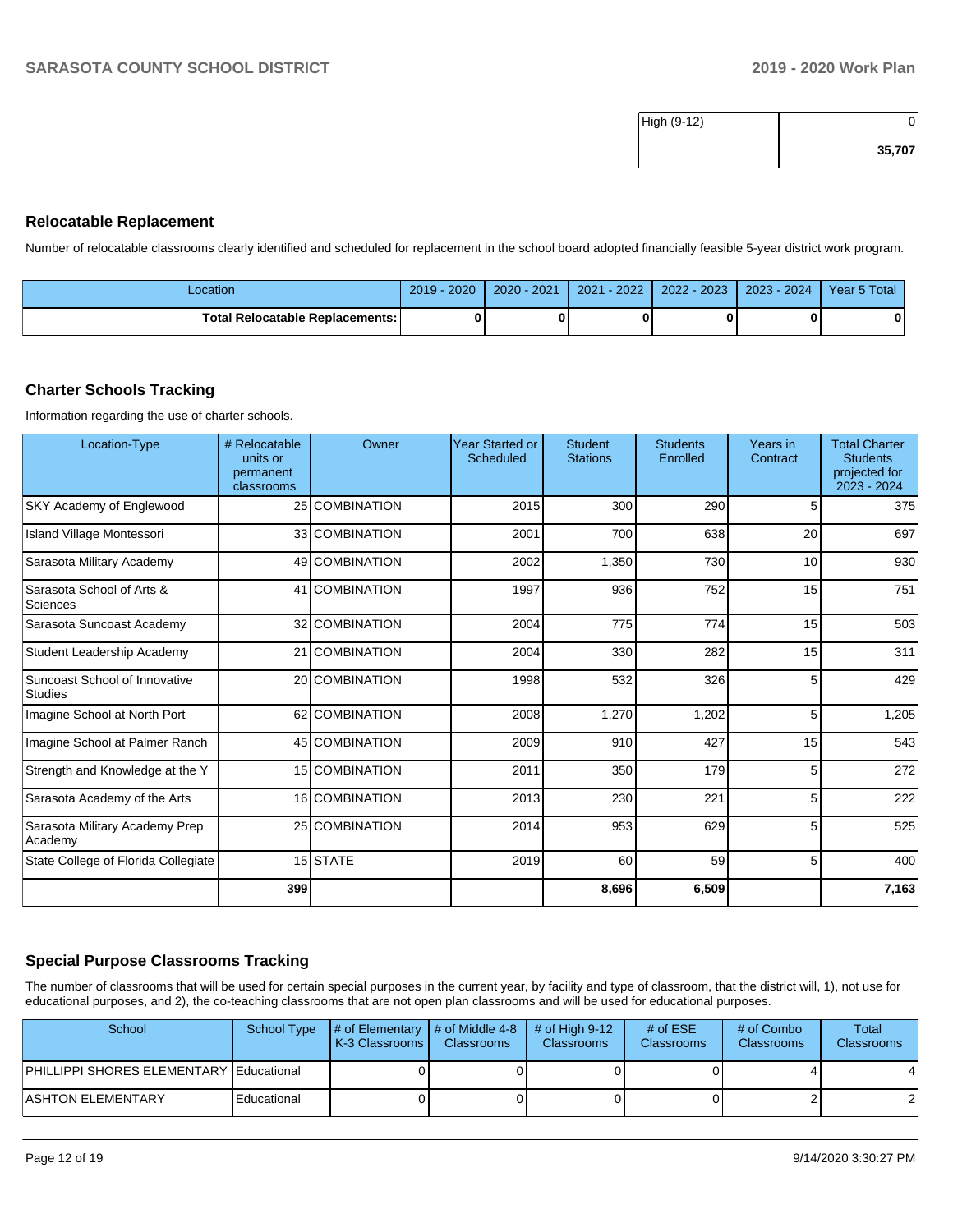| LEMENTARY<br>ISOU1<br>⊣נ וו | ∃ducationai                            |  |  |                 |    |
|-----------------------------|----------------------------------------|--|--|-----------------|----|
|                             | <b>Total Educational Classrooms: I</b> |  |  | 10 <sub>1</sub> | 10 |

| School                                  | <b>School Type</b>                   | # of Elementary<br>K-3 Classrooms | # of Middle 4-8<br><b>Classrooms</b> | # of High $9-12$<br><b>Classrooms</b> | # of $ESE$<br>Classrooms | # of Combo<br><b>Classrooms</b> | Total<br><b>Classrooms</b> |
|-----------------------------------------|--------------------------------------|-----------------------------------|--------------------------------------|---------------------------------------|--------------------------|---------------------------------|----------------------------|
| PHILLIPPI SHORES ELEMENTARY Co-Teaching |                                      |                                   |                                      |                                       |                          |                                 |                            |
| <b>TOLEDO BLADE ELEMENTARY</b>          | Co-Teaching                          |                                   |                                      |                                       |                          |                                 |                            |
| <b>ASHTON ELEMENTARY</b>                | Co-Teaching                          |                                   |                                      |                                       |                          |                                 |                            |
|                                         | <b>Total Co-Teaching Classrooms:</b> |                                   |                                      |                                       |                          |                                 |                            |

#### **Infrastructure Tracking**

**Necessary offsite infrastructure requirements resulting from expansions or new schools. This section should include infrastructure information related to capacity project schedules and other project schedules (Section 4).** 

None

**Proposed location of planned facilities, whether those locations are consistent with the comprehensive plans of all affected local governments, and recommendations for infrastructure and other improvements to land adjacent to existing facilities. Provisions of 1013.33(12), (13) and (14) and 1013.36** must be addressed for new facilities planned within the 1st three years of the plan (Section 5).

Not specified

**Consistent with Comp Plan?** No

### **Net New Classrooms**

The number of classrooms, by grade level and type of construction, that were added during the last fiscal year.

| List the net new classrooms added in the 2018 - 2019 fiscal year. |                                                                                                                                                         |                            | List the net new classrooms to be added in the 2019 - 2020 fiscal<br>year. |                                                                        |                                     |                            |                                |                        |  |
|-------------------------------------------------------------------|---------------------------------------------------------------------------------------------------------------------------------------------------------|----------------------------|----------------------------------------------------------------------------|------------------------------------------------------------------------|-------------------------------------|----------------------------|--------------------------------|------------------------|--|
|                                                                   | "Classrooms" is defined as capacity carrying classrooms that are added to increase<br>capacity to enable the district to meet the Class Size Amendment. |                            |                                                                            | Totals for fiscal year 2019 - 2020 should match totals in Section 15A. |                                     |                            |                                |                        |  |
| Location                                                          | $2018 - 2019$ #<br>Permanent                                                                                                                            | $2018 - 2019$ #<br>Modular | $2018 - 2019$ #<br>Relocatable                                             | $2018 - 2019$<br>Total                                                 | $2019 - 2020$ #<br><b>Permanent</b> | $2019 - 2020$ #<br>Modular | $2019 - 2020$ #<br>Relocatable | $2019 - 2020$<br>Total |  |
| Elementary (PK-3)                                                 |                                                                                                                                                         |                            |                                                                            |                                                                        |                                     |                            |                                |                        |  |
| Middle (4-8)                                                      |                                                                                                                                                         |                            |                                                                            |                                                                        |                                     |                            |                                |                        |  |
| High (9-12)                                                       |                                                                                                                                                         |                            |                                                                            |                                                                        |                                     |                            |                                |                        |  |
|                                                                   |                                                                                                                                                         |                            |                                                                            |                                                                        |                                     |                            |                                |                        |  |

## **Relocatable Student Stations**

Number of students that will be educated in relocatable units, by school, in the current year, and the projected number of students for each of the years in the workplan.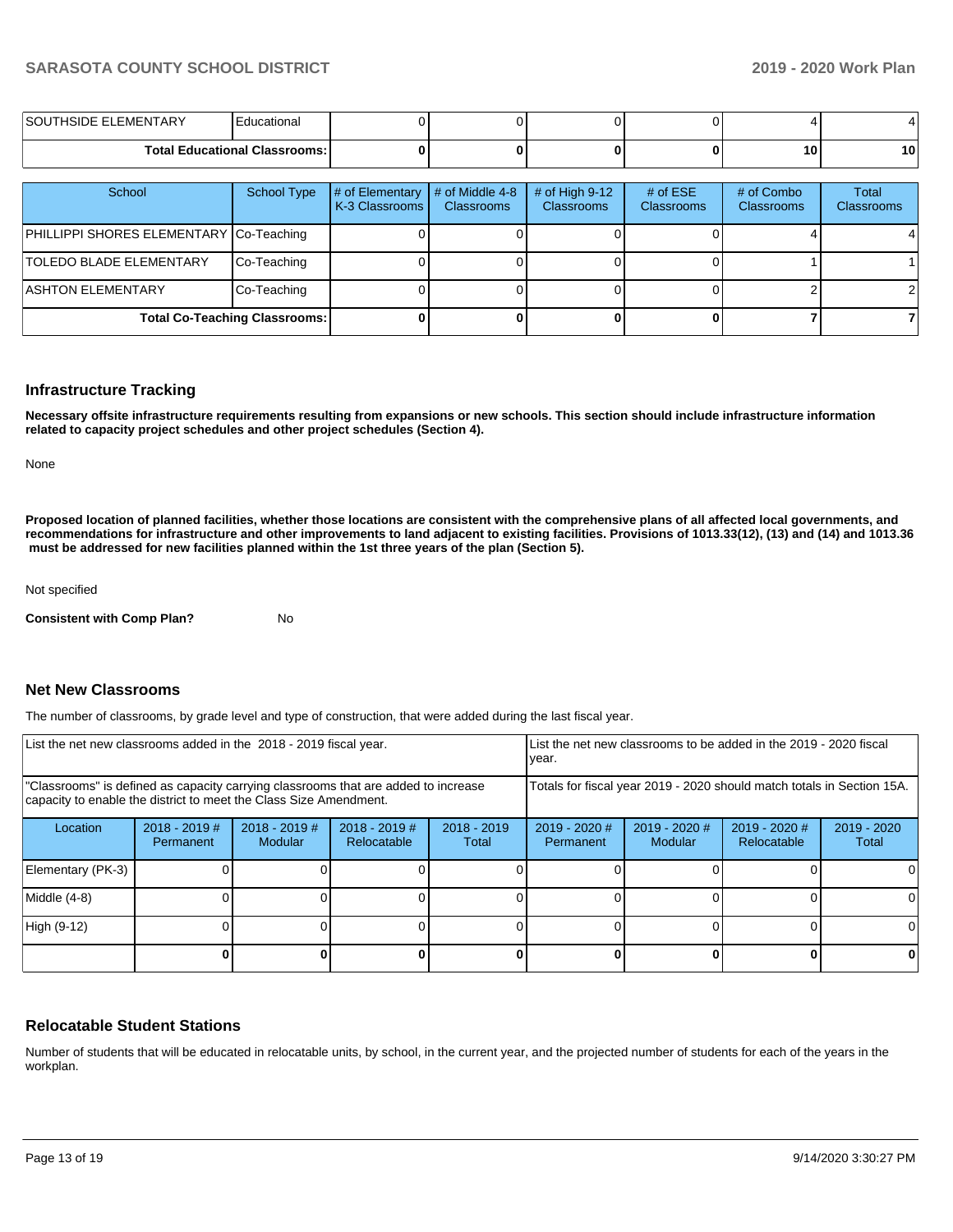| <b>Site</b>                            | 2019 - 2020    | 2020 - 2021 | 2021 - 2022 | 2022 - 2023    | 2023 - 2024 | 5 Year Average |
|----------------------------------------|----------------|-------------|-------------|----------------|-------------|----------------|
| <b>GULF GATE ELEMENTARY</b>            | 0              | 0           | 0           | $\Omega$       | 0           | 0              |
| WOODLAND MIDDLE SCHOOL                 | 0              | $\Omega$    | 0           | $\Omega$       | $\Omega$    | $\Omega$       |
| SUNCOAST POLYTECHNICAL HIGH SCHOOL     | 50             | 50          | 50          | 50             | 50          | 50             |
| <b>ATWATER ELEMENTARY</b>              | $\Omega$       | $\mathbf 0$ | 0           | $\Omega$       | 0           | 0              |
| <b>ADULT &amp; COMMUNITY EDUCATION</b> | 0              | $\mathbf 0$ | 0           | $\Omega$       | 0           | 0              |
| <b>BROOKSIDE MIDDLE</b>                | 0              | $\mathbf 0$ | 0           | $\Omega$       | 0           | $\Omega$       |
| <b>ENGLEWOOD ELEMENTARY</b>            | 54             | 54          | 0           | $\Omega$       | 0           | 22             |
| <b>FRUITVILLE ELEMENTARY</b>           | $\Omega$       | $\mathbf 0$ | 0           | $\Omega$       | 0           | 0              |
| <b>MCINTOSH MIDDLE</b>                 | 66             | $\mathbf 0$ | 0           | $\Omega$       | 0           | 13             |
| PHILLIPPI SHORES ELEMENTARY            | $\Omega$       | $\mathbf 0$ | 0           | $\Omega$       | 0           | 0              |
| <b>RIVERVIEW SENIOR HIGH</b>           | $\Omega$       | $\mathbf 0$ | 0           | $\overline{0}$ | 0           | 0              |
| <b>BOOKER MIDDLE</b>                   | $\Omega$       | $\Omega$    | $\Omega$    | $\Omega$       | $\Omega$    | $\Omega$       |
| NORTH PORT SENIOR HIGH                 | 50             | 50          | 50          | 50             | 50          | 50             |
| LAUREL NOKOMIS SCHOOL                  | 271            | 271         | 271         | 271            | 271         | 271            |
| <b>SARASOTA MIDDLE</b>                 | 147            | 147         | 147         | 147            | 147         | 147            |
| TOLEDO BLADE ELEMENTARY                | 149            | 149         | 149         | 149            | 149         | 149            |
| <b>SARASOTA SENIOR HIGH</b>            | 100            | 100         | 100         | 100            | 100         | 100            |
| BAY HAVEN SCHOOL OF BASICS PLUS        | 0              | 0           | 0           | $\Omega$       | $\Omega$    | 0              |
| <b>BOOKER SENIOR HIGH</b>              | $\Omega$       | $\mathbf 0$ | 0           | $\Omega$       | 0           | 0              |
| <b>BRENTWOOD ELEMENTARY</b>            | $\Omega$       | $\Omega$    | $\Omega$    | $\Omega$       | $\Omega$    | $\Omega$       |
| <b>EMMA E BOOKER ELEMENTARY</b>        | 231            | 125         | 100         | 100            | 100         | 131            |
| <b>CRANBERRY ELEMENTARY</b>            | 196            | 196         | 196         | 196            | 196         | 196            |
| <b>TATUM RIDGE ELEMENTARY</b>          | 64             | 28          | 28          | 28             | 28          | 35             |
| LAMARQUE ELEMENTARY                    | 132            | 100         | 100         | 100            | 100         | 106            |
| ALTA VISTA ELEMENTARY                  | $\overline{0}$ | 0           | 0           | $\overline{0}$ | 0           | $\overline{0}$ |
| PINE VIEW SCHOOL                       | 889            | 766         | 766         | 766            | $\mathbf 0$ | 637            |
| <b>VENICE MIDDLE</b>                   | 242            | 176         | 176         | 176            | 176         | 189            |
| <b>GLENALLEN ELEMENTARY</b>            | 90             | 66          | 66          | 66             | 66          | 71             |
| LAKEVIEW ELEMENTARY                    | 274            | 274         | 274         | 274            | 274         | 274            |
| <b>TAYLOR RANCH ELEMENTARY</b>         | 213            | 213         | 263         | 263            | 263         | 243            |
| <b>HERON CREEK MIDDLE</b>              | 22             | 22          | 0           | $\overline{0}$ | 0           | 9              |
| <b>WILKINSON ELEMENTARY</b>            | $\Omega$       | 0           | 0           | $\overline{0}$ | $\mathbf 0$ | $\overline{0}$ |
| OAK PARK SCHOOL                        | 80             | 40          | 40          | 40             | 0           | 40             |
| <b>TRIAD</b>                           | $\Omega$       | $\mathbf 0$ | 0           | $\overline{0}$ | 0           | $\overline{0}$ |
| <b>ASHTON ELEMENTARY</b>               | 407            | 480         | 480         | 480            | 480         | 465            |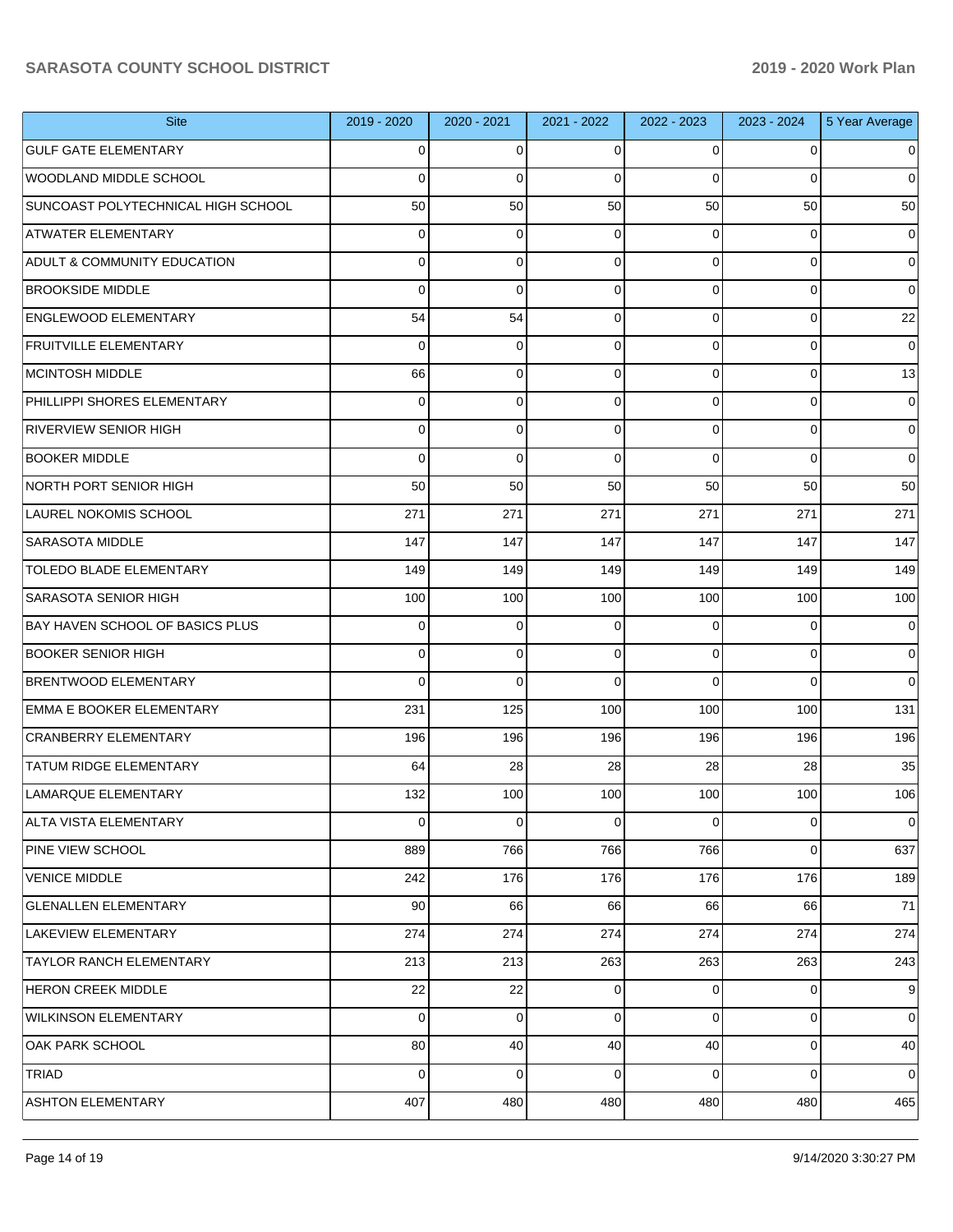| <b>GARDEN ELEMENTARY</b>   | 269 | 269 | 269              | 269  | 269 | 269 |
|----------------------------|-----|-----|------------------|------|-----|-----|
| SUNCOAST TECHNICAL COLLEGE | 90  | 90  | 90               | 90   | 90  | 90  |
| SOUTHSIDE ELEMENTARY       | 47  | 47  | 47               | 47   | 47  | 47  |
| <b>TUTTLE ELEMENTARY</b>   | 118 | 118 | 118              | 118  | 118 | 118 |
| VENICE ELEMENTARY          | 18  |     |                  |      |     |     |
| VENICE SENIOR HIGH         | 32  | 100 | 100 <sub>1</sub> | 100. | 100 | 86  |
| <b>GOCIO ELEMENTARY</b>    | 347 | 347 | 200              | 200  | 200 | 259 |

| Totals for SARASOTA COUNTY SCHOOL DISTRICT        |        |        |        |        |        |        |
|---------------------------------------------------|--------|--------|--------|--------|--------|--------|
| Total students in relocatables by year.           | 4.648  | 4.278  | 4.080  | 4.080  | 3.274  | 4.072  |
| Total number of COFTE students projected by year. | 35.622 | 35.827 | 35,844 | 35.708 | 35.707 | 35.742 |
| Percent in relocatables by year.                  | $13\%$ | 12%    | 11%    | $11\%$ | 9 % l  | 11 %   |

## **Leased Facilities Tracking**

Exising leased facilities and plans for the acquisition of leased facilities, including the number of classrooms and student stations, as reported in the educational plant survey, that are planned in that location at the end of the five year workplan.

| Location                               | # of Leased<br>Classrooms 2019 -<br>2020 | <b>FISH Student</b><br><b>Stations</b> | Owner              | # of Leased<br>Classrooms 2023 -<br>2024 | <b>FISH Student</b><br><b>Stations</b> |
|----------------------------------------|------------------------------------------|----------------------------------------|--------------------|------------------------------------------|----------------------------------------|
| <b>TATUM RIDGE ELEMENTARY</b>          | $\overline{2}$                           |                                        | 36 Mobile Modular  | $\overline{2}$                           | 44                                     |
| LAMARQUE ELEMENTARY                    | 0                                        | 0                                      |                    | $\Omega$                                 | 0                                      |
| WOODLAND MIDDLE SCHOOL                 | $\Omega$                                 | O                                      |                    | 0                                        | 0                                      |
| SUNCOAST POLYTECHNICAL HIGH SCHOOL     | $\Omega$                                 | 0                                      |                    | $\Omega$                                 |                                        |
| ATWATER ELEMENTARY                     | $\Omega$                                 | 0                                      |                    | 0                                        | <sup>0</sup>                           |
| <b>BOOKER SENIOR HIGH</b>              | $\Omega$                                 | O                                      |                    | $\Omega$                                 |                                        |
| <b>RIVERVIEW SENIOR HIGH</b>           | $\Omega$                                 |                                        |                    | 0                                        |                                        |
| <b>SOUTHSIDE ELEMENTARY</b>            | $\Omega$                                 | ∩                                      |                    | 0                                        |                                        |
| <b>GOCIO ELEMENTARY</b>                | $\Omega$                                 | $\Omega$                               |                    | 0                                        | U                                      |
| OAK PARK SCHOOL                        | $\Omega$                                 | $\Omega$                               |                    | 0                                        | ∩                                      |
| LAUREL NOKOMIS SCHOOL                  | $\Omega$                                 | ∩                                      |                    | 0                                        | <sup>0</sup>                           |
| <b>SARASOTA MIDDLE</b>                 | $\Omega$                                 | $\Omega$                               |                    | $\mathbf 0$                              | 0                                      |
| <b>ADULT &amp; COMMUNITY EDUCATION</b> | $\Omega$                                 | 0                                      |                    | 0                                        | <sup>0</sup>                           |
| ALTA VISTA ELEMENTARY                  | 0                                        | ∩                                      |                    | 0                                        | $\Omega$                               |
| <b>PINE VIEW SCHOOL</b>                |                                          |                                        | 123 Mobile Modular | $\Omega$                                 | 123                                    |
| <b>SARASOTA SENIOR HIGH</b>            | $\Omega$                                 |                                        |                    | $\Omega$                                 |                                        |
| <b>BAY HAVEN SCHOOL OF BASICS PLUS</b> | $\Omega$                                 | n                                      |                    | $\Omega$                                 |                                        |
| <b>BRENTWOOD ELEMENTARY</b>            | $\Omega$                                 | 0                                      |                    | $\Omega$                                 | 0                                      |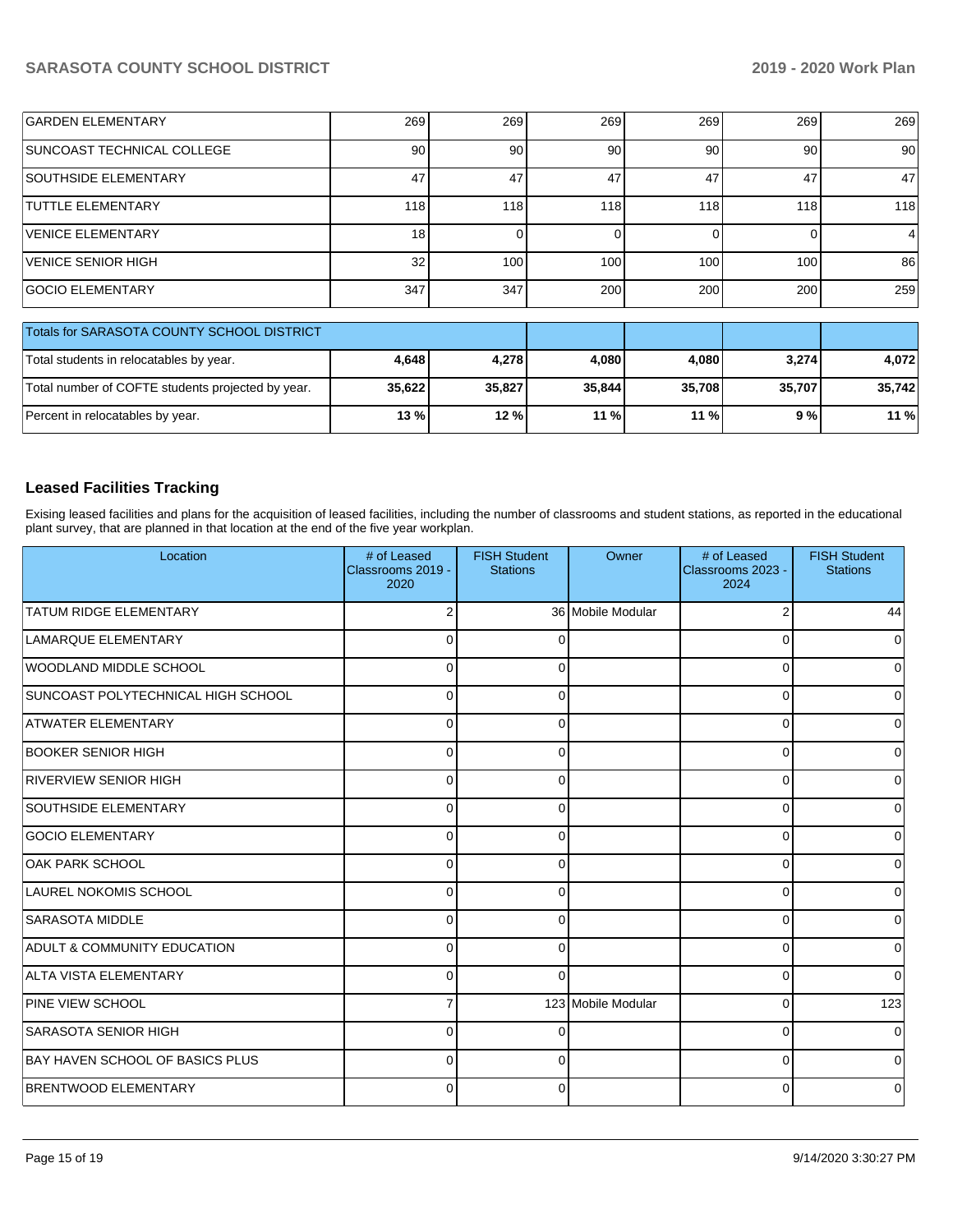| <b>BROOKSIDE MIDDLE</b>         | $\overline{0}$ | $\Omega$ |                   | $\overline{0}$ | $\overline{0}$ |
|---------------------------------|----------------|----------|-------------------|----------------|----------------|
| <b>ENGLEWOOD ELEMENTARY</b>     | $\Omega$       | $\Omega$ |                   | $\Omega$       | $\overline{0}$ |
| <b>FRUITVILLE ELEMENTARY</b>    | $\Omega$       | $\Omega$ |                   | $\Omega$       | $\overline{0}$ |
| MCINTOSH MIDDLE                 | $\Omega$       | $\Omega$ |                   | $\Omega$       | $\overline{0}$ |
| PHILLIPPI SHORES ELEMENTARY     | $\Omega$       | $\Omega$ |                   | $\Omega$       | $\overline{0}$ |
| <b>TUTTLE ELEMENTARY</b>        | $\Omega$       | 0        |                   | $\Omega$       | $\overline{0}$ |
| <b>VENICE ELEMENTARY</b>        | $\Omega$       | $\Omega$ |                   | $\Omega$       | $\Omega$       |
| VENICE SENIOR HIGH              | $\Omega$       | $\Omega$ |                   | $\Omega$       | $\Omega$       |
| <b>GULF GATE ELEMENTARY</b>     | $\Omega$       | $\Omega$ |                   | $\Omega$       | $\Omega$       |
| <b>WILKINSON ELEMENTARY</b>     | $\Omega$       | $\Omega$ |                   | $\Omega$       | $\Omega$       |
| TRIAD                           | $\Omega$       | $\Omega$ |                   | $\Omega$       | $\Omega$       |
| <b>ASHTON ELEMENTARY</b>        | $\Omega$       | $\Omega$ |                   | $\Omega$       | $\Omega$       |
| <b>GARDEN ELEMENTARY</b>        | $\Omega$       | $\Omega$ |                   | $\Omega$       | $\Omega$       |
| SUNCOAST TECHNICAL COLLEGE      | $\Omega$       | $\Omega$ |                   | $\Omega$       | $\Omega$       |
| <b>VENICE MIDDLE</b>            | $\Omega$       | $\Omega$ |                   | $\Omega$       | $\Omega$       |
| <b>GLENALLEN ELEMENTARY</b>     | $\Omega$       | $\Omega$ |                   | $\Omega$       | 0              |
| <b>LAKEVIEW ELEMENTARY</b>      | $\Omega$       | $\Omega$ |                   | 0              | $\Omega$       |
| <b>TAYLOR RANCH ELEMENTARY</b>  | $\overline{2}$ |          | 36 Mobile Modular | 2              | 44             |
| <b>EMMA E BOOKER ELEMENTARY</b> | $\Omega$       |          |                   | 0              | 0              |
| <b>TOLEDO BLADE ELEMENTARY</b>  | $\Omega$       | $\Omega$ |                   | $\Omega$       | $\overline{0}$ |
| <b>BOOKER MIDDLE</b>            | $\Omega$       | $\Omega$ |                   | $\Omega$       | $\Omega$       |
| NORTH PORT SENIOR HIGH          | $\Omega$       | $\Omega$ |                   | 0              | 0              |
| <b>HERON CREEK MIDDLE</b>       | $\Omega$       | $\Omega$ |                   | 0              | 0              |
| <b>CRANBERRY ELEMENTARY</b>     | $\Omega$       | $\Omega$ |                   | 0              | $\Omega$       |
|                                 | 11             | 195      |                   |                | 211            |

## **Failed Standard Relocatable Tracking**

Relocatable units currently reported by school, from FISH, and the number of relocatable units identified as 'Failed Standards'.

Nothing reported for this section.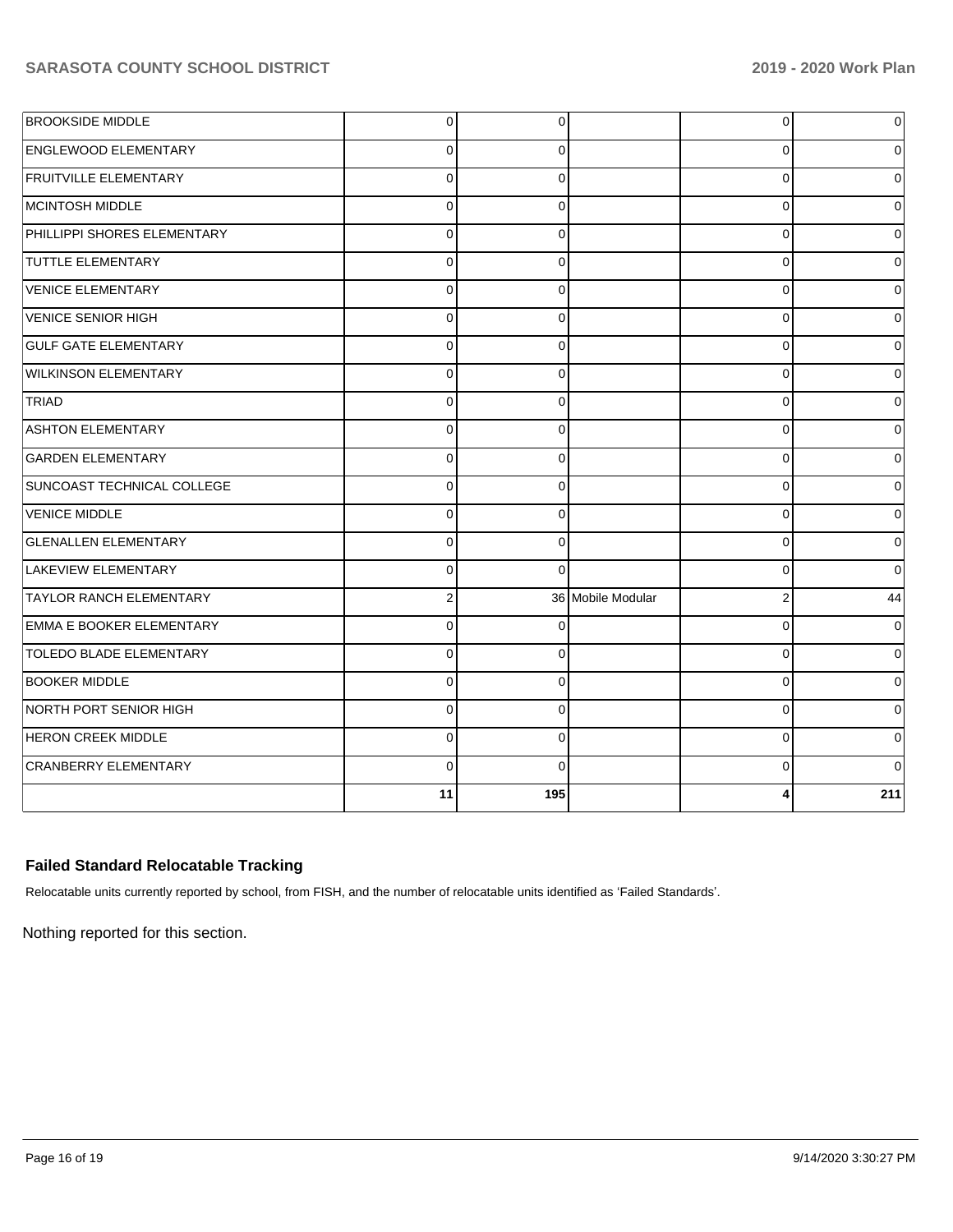# **Planning**

#### **Class Size Reduction Planning**

**Plans approved by the school board that reduce the need for permanent student stations such as acceptable school capacity levels, redistricting, busing, year-round schools, charter schools, magnet schools, public-private partnerships, multitrack scheduling, grade level organization, block scheduling, or other alternatives.**

Sarasota County Public Schools are using these strategies: (a) considering any charter school applications for the 20190-20 SY; (b) conducting the yearly underand over-enrollment analyses to determine if improved school programs, school renovations, redistricting, or other measures are needed to better utilize space; (c) grade level organization and co-teaching models; (c) implementing the Archibus software system to better track classroom utilization; and (d) continuing our own district Virtual School.

#### **School Closure Planning**

**Plans for the closure of any school, including plans for disposition of the facility or usage of facility space, and anticipated revenues.** 

The district has no plans to close any schools over the next five years.

# **Long Range Planning**

#### **Ten-Year Maintenance**

District projects and locations regarding the projected need for major renovation, repair, and maintenance projects within the district in years 6-10 beyond the projects plans detailed in the five years covered by the work plan.

| Project             | 2023 - 2024 / 2028 - 2029<br><b>Projected Cost</b> |
|---------------------|----------------------------------------------------|
| Routine Maintenance | \$82,173,329                                       |
|                     | \$82,173,329                                       |

## **Ten-Year Capacity**

Schedule of capital outlay projects projected to ensure the availability of satisfactory student stations for the projected student enrollment in K-12 programs for the future 5 years beyond the 5-year district facilities work program.

| Project            | Location, Community, Quadrant or other<br>general location | 2023 - 2024 / 2028 - 2029<br><b>Projected Cost</b> |
|--------------------|------------------------------------------------------------|----------------------------------------------------|
| K8 School          | <b>Central County</b>                                      | \$45,000,000                                       |
| K8 School          | North Port                                                 | \$45,000,000                                       |
| <b>High School</b> | North Port                                                 | \$45,000,000                                       |
|                    |                                                            | \$135,000,000                                      |

### **Ten-Year Planned Utilization**

Schedule of planned capital outlay projects identifying the standard grade groupings, capacities, and planned utilization rates of future educational facilities of the district for both permanent and relocatable facilities.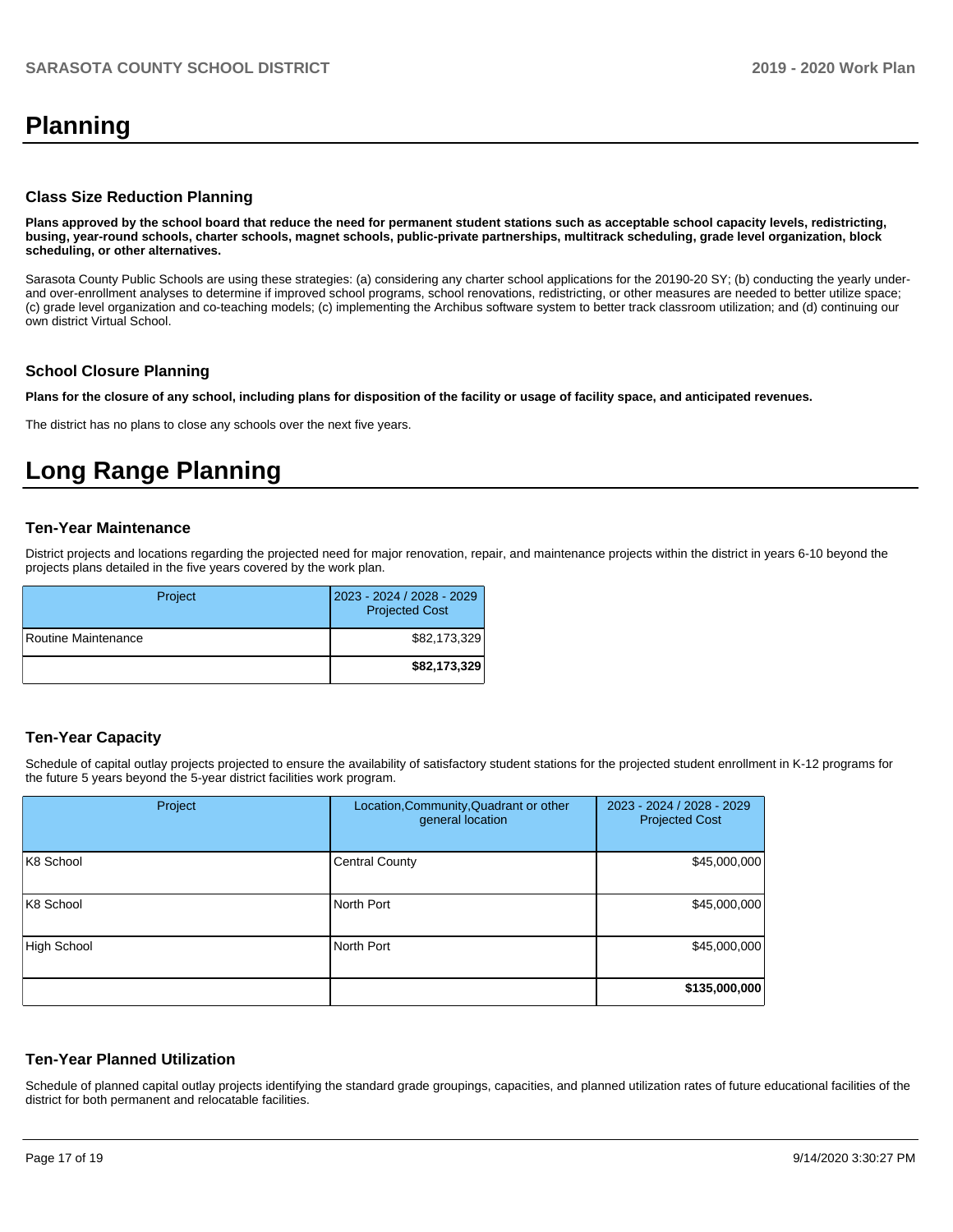| <b>Grade Level Projections</b>  | <b>FISH</b><br><b>Student</b><br><b>Stations</b> | Actual 2018 -<br><b>2019 FISH</b><br>Capacity | Actual<br>$2018 -$<br>2019<br><b>COFTE</b> | Actual 2018 - 2019<br><b>Utilization</b> | Actual 2019 - 2020 / 2028 - 2029 new<br>Student Capacity to be added/removed | Projected 2028<br><b>2029 COFTE</b> | Projected 2028 -<br>2029 Utilization |
|---------------------------------|--------------------------------------------------|-----------------------------------------------|--------------------------------------------|------------------------------------------|------------------------------------------------------------------------------|-------------------------------------|--------------------------------------|
| Elementary - District<br>Totals | 20.987                                           | 20,987                                        | 15,635.51                                  | 74.50 %                                  | 1.200                                                                        | 18.649                              | 84.05 %                              |
| Middle - District Totals        | 16.002                                           | 14,399                                        | 9,153.63                                   | 63.57 %                                  | 800                                                                          | 10.022                              | 65.94 %                              |
| High - District Totals          | 13,126                                           | 12,368                                        | 10,272.88                                  | 83.06 %                                  | 1.300                                                                        | 12.100                              | 88.53%                               |
| Other - ESE, etc                | 3.389                                            | 3.203                                         | 565.77                                     | 17.67 %                                  |                                                                              | 600                                 | 18.73 %                              |
|                                 | 53,504                                           | 50.957                                        | 35,627.79                                  | 69.92 %                                  | 3,300                                                                        | 41,371                              | 76.25 %                              |

**Combination schools are included with the middle schools for student stations, capacity, COFTE and utilization purposes because these facilities all have a 90% utilization factor. Use this space to explain or define the grade groupings for combination schools.** 

No comments to report.

#### **Ten-Year Infrastructure Planning**

**Proposed Location of Planned New, Remodeled, or New Additions to Facilities in 06 thru 10 out years (Section 28).**

Due to an increase in development of large scale village projects, the District will need to build two K-8 schools: one in North Port and one in central county. In addition, the District will need to build a high school in North Port in West Villages.

Plans for closure of any school, including plans for disposition of the facility or usage of facility space, and anticipated revenues in the 06 thru 10 out **years (Section 29).**

None

#### **Twenty-Year Maintenance**

District projects and locations regarding the projected need for major renovation, repair, and maintenance projects within the district in years 11-20 beyond the projects plans detailed in the five years covered by the work plan.

| Project             | 2028 - 2029 / 2038 - 2039 Projected Cost |
|---------------------|------------------------------------------|
| Routine Maintenance | \$185,771,943                            |
|                     | \$185,771,943                            |

### **Twenty-Year Capacity**

Schedule of capital outlay projects projected to ensure the availability of satisfactory student stations for the projected student enrollment in K-12 programs for the future 11-20 years beyond the 5-year district facilities work program.

| Project                  | Location, Community, Quadrant or other<br>general location | 2028 - 2029 / 2038 - 2039<br><b>Projected Cost</b> |
|--------------------------|------------------------------------------------------------|----------------------------------------------------|
| <b>Elementary School</b> | North Port                                                 | \$40,000,000                                       |